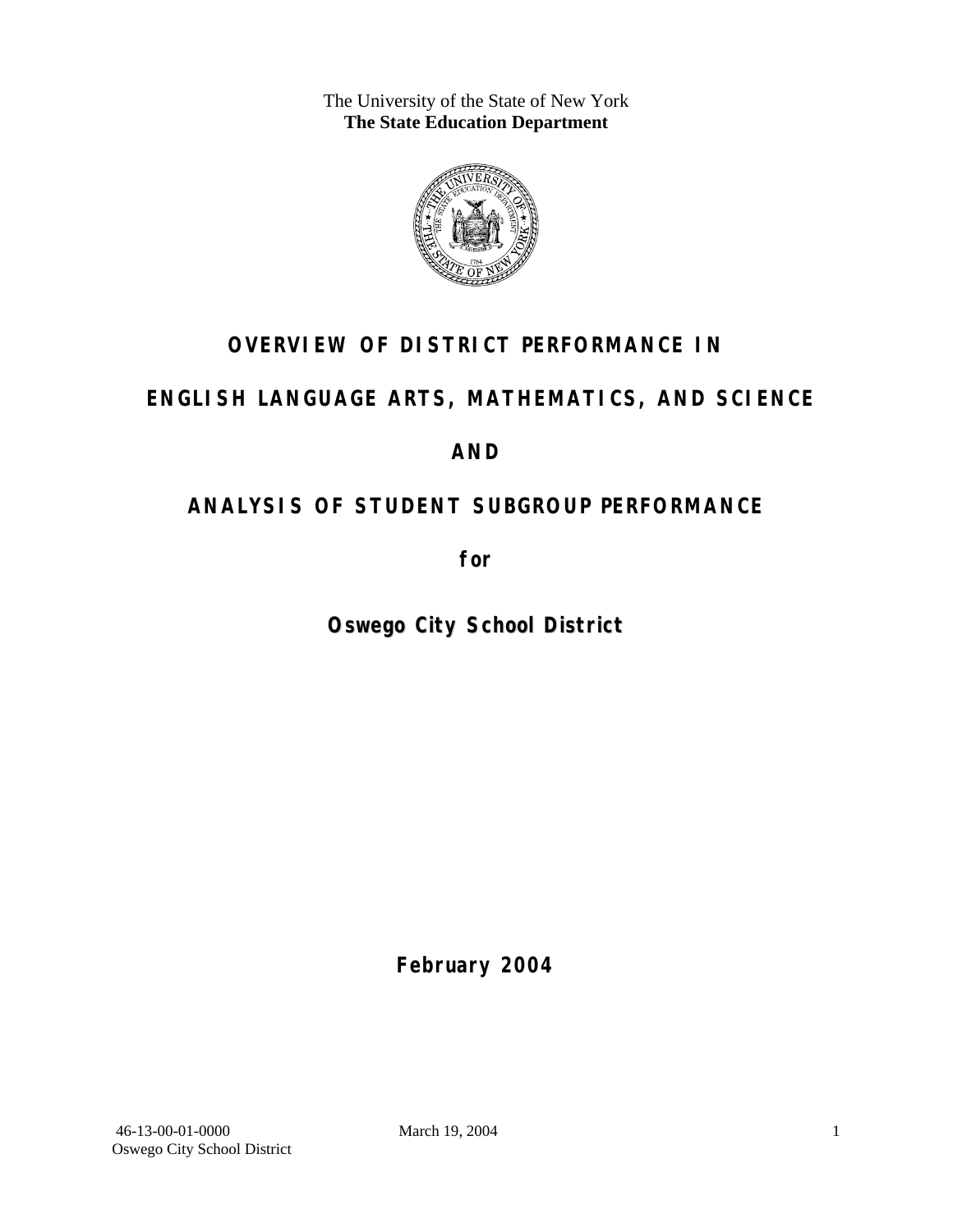#### **THE UNIVERSITY OF THE STATE OF NEW YORK**

#### **Regents of The University**

| Tonawanda             |
|-----------------------|
| <b>Hollis</b>         |
| Staten Island         |
| New Rochelle          |
| Peru                  |
| Huntington            |
| <b>North Syracuse</b> |
| New York              |
| <b>Belle Harbor</b>   |
| Buffalo               |
| Hartsdale             |
| Albany                |
| <b>Bronx</b>          |
| New York              |
| <b>Binghamton</b>     |
| Rochester             |

#### **President of The University and Commissioner of Education**

RICHARD P. MILLS

**Deputy Commissioner for Elementary, Middle, Secondary and Continuing Education**  JAMES A. KADAMUS

#### **Coordinator, School Operations and Management Services**

CHARLES SZUBERLA

#### **Coordinator, Information and Reporting Services**

MARTHA P. MUSSER

The State Education Department does not discriminate on the basis of age, color, religion, creed, disability, marital status, veteran status, national origin, race, gender, genetic predisposition or carrier status, or sexual orientation in its educational programs, services and activities. Portions of this publication can be made available in a variety of formats, including braille, large print or audio tape, upon request. Inquiries concerning this policy of nondiscrimination should be directed to the Department's Office for Diversity, Ethics, and Access, Room 530, Education Building, Albany, NY 12234. **Requests for additional copies of this publication may be made by contacting the Publications Sales Desk, Room 309, Education Building, Albany, NY 12234.** 

Please address all correspondence about this report that is not related to data corrections to:

*School Report Card Coordinator Information and Reporting Services Team New York State Education Department Room 863 EBA 89 Washington Avenue Albany, NY 12234*  E-mail: *RPTCARD@mail.nysed.gov*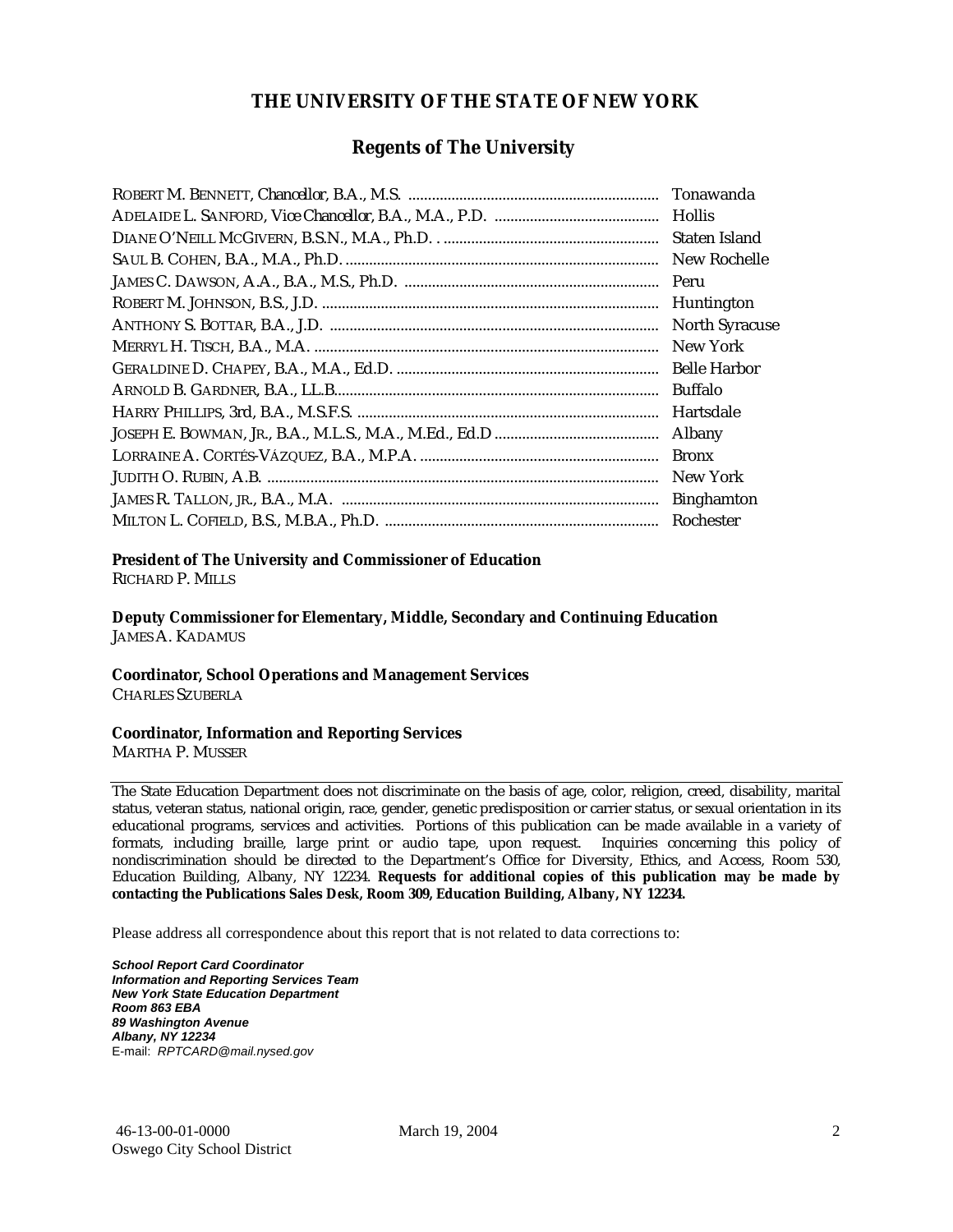The *New York State District Report Card* is an important part of the Board of Regents effort to raise learning standards for all students. It provides information to the public on student performance and other measures of district performance. Knowledge gained from the district report card on a district's strengths and weaknesses can be used to improve instruction and services to students.

The *New York State District Report Card* consists of three parts: the *Overview of District Performance in English Language Arts, Mathematics, and Science and Analysis of Student Subgroup Performance,* the *Comprehensive Information Report,* and the *District Accountability Report*. The *Overview and Analysis* presents performance data on measures required by the federal No Child Left Behind Act: English, mathematics, science, and graduation rate. Performance data on other State assessments can be found in the *Comprehensive Information Report*. The *District Accountability Report* provides information as to whether a district is making adequate progress toward enabling all students to achieve proficiency in English and mathematics.

State assessments are designed to help ensure that all students reach high learning standards. They show whether students are getting the foundation knowledge they need to succeed at the elementary, middle, and commencement levels and beyond. The State requires that students who are not making appropriate progress toward the standards receive academic intervention services.

In the *Overview*, performance on the elementary- and middle-level assessments in English language arts and mathematics and on the middle-level science test is reported in terms of mean scores and the percentage of students scoring at each of the four levels. These levels indicate performance on the standards from seriously deficient to advanced proficiency. Performance on the elementary-level science test is reported in terms of mean scores and the percentage of students making appropriate progress. Regents examination scores are reported in four score ranges. Scores of 65 to 100 are passing; scores of 55 to 64 earn credit toward a local diploma (with the approval of the local board of education). Though each elementary- and middle-level assessment is administered to students in a specific grade, secondary-level assessments are taken by students when they complete the coursework for the core curriculum. Therefore, the performance of students at the secondary level is measured for a student cohort rather than a group of students at a particular grade level. Students are grouped in cohorts according to the year in which they first entered grade 9.

The assessment data in the *Overview and Analysis* are for all tested students in the district, including general-education students and students with disabilities. In the *Overview*, each district's performance is compared with that of all public schools statewide. In the *Analysis*, performance is disaggregated by race/ethnicity, disability status, gender, LEP status, income level, and migrant status.

Explanations of terms referred to or symbols used in this part of the district report card may be found in the glossary on the last page. Further information on the district report card may be found in the guide, *Understanding Your School Report Card: February 2004*, available on the Information and Reporting Services Web site at www.emsc.nysed.gov/irts.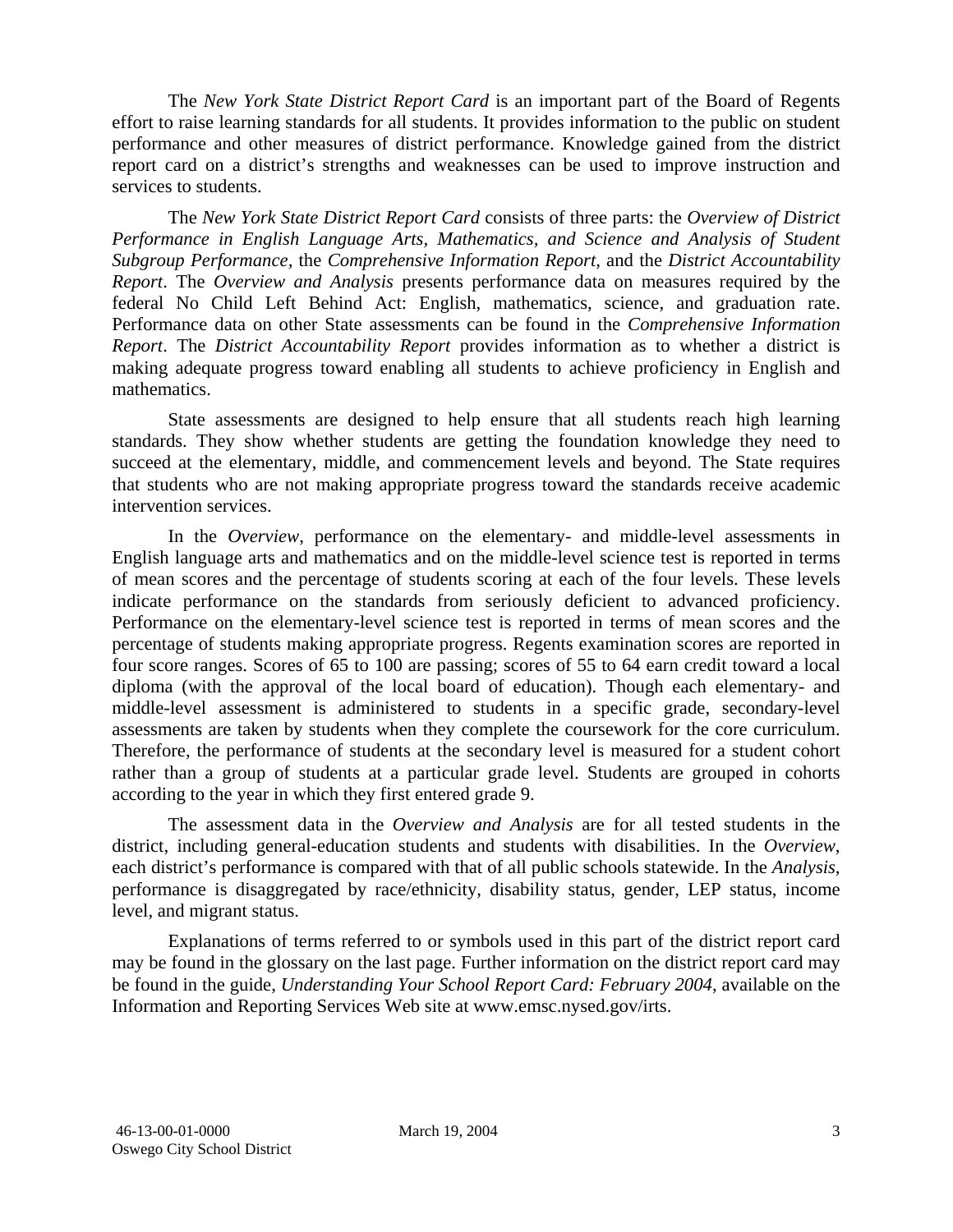# **Overview of District Performance in English Language Arts, Mathematics, and Science**

## **District Profile**

| Kenneth W. Eastwood<br>Superintendent: |             | Phone: | (315)341-5885             |
|----------------------------------------|-------------|--------|---------------------------|
| ∣ Organization                         | Grade Range |        | <b>Student Enrollment</b> |
| $2002 - 03$                            | <b>NA</b>   |        | 4974                      |

| 2001-02 District-wide Total Expenditure per Pupil      | \$10.835 |
|--------------------------------------------------------|----------|
| 2001-02 NYS Public Schools Total Expenditure per Pupil | \$12.265 |

### **2002–03 Percentage of Core Classes Taught by Highly Qualified Teachers\***

| <b>Number of Core</b><br><b>Classes</b> | <b>Percent Taught</b><br>by Highly<br>Qualified<br><b>Teachers</b> |
|-----------------------------------------|--------------------------------------------------------------------|
| 903                                     | 96%                                                                |
| . .<br>$\overline{\phantom{a}}$         |                                                                    |

\*For the 2002-03 school year, SED is reporting that teachers of core classes are highly qualified if they are certified to teach those classes. However, No Child Left Behind (NCLB) imposes requirements beyond certification for some teachers to be considered highly qualified. In future years, when New York State uses the NCLB criteria for reporting, certified teachers must fulfill all NCLB requirements to be counted as highly qualified.

#### **2002–03 Percentage of Teachers with No Valid Teaching Certificate\***

| Number of<br><b>Teachers</b> | <b>Percent with No</b><br><b>Valid Teaching</b><br><b>Certificate</b> |
|------------------------------|-----------------------------------------------------------------------|
| 379                          | 2%                                                                    |

\*This count includes teachers with temporary licenses who do not have a valid permanent, provisional, or transitional teaching certificate.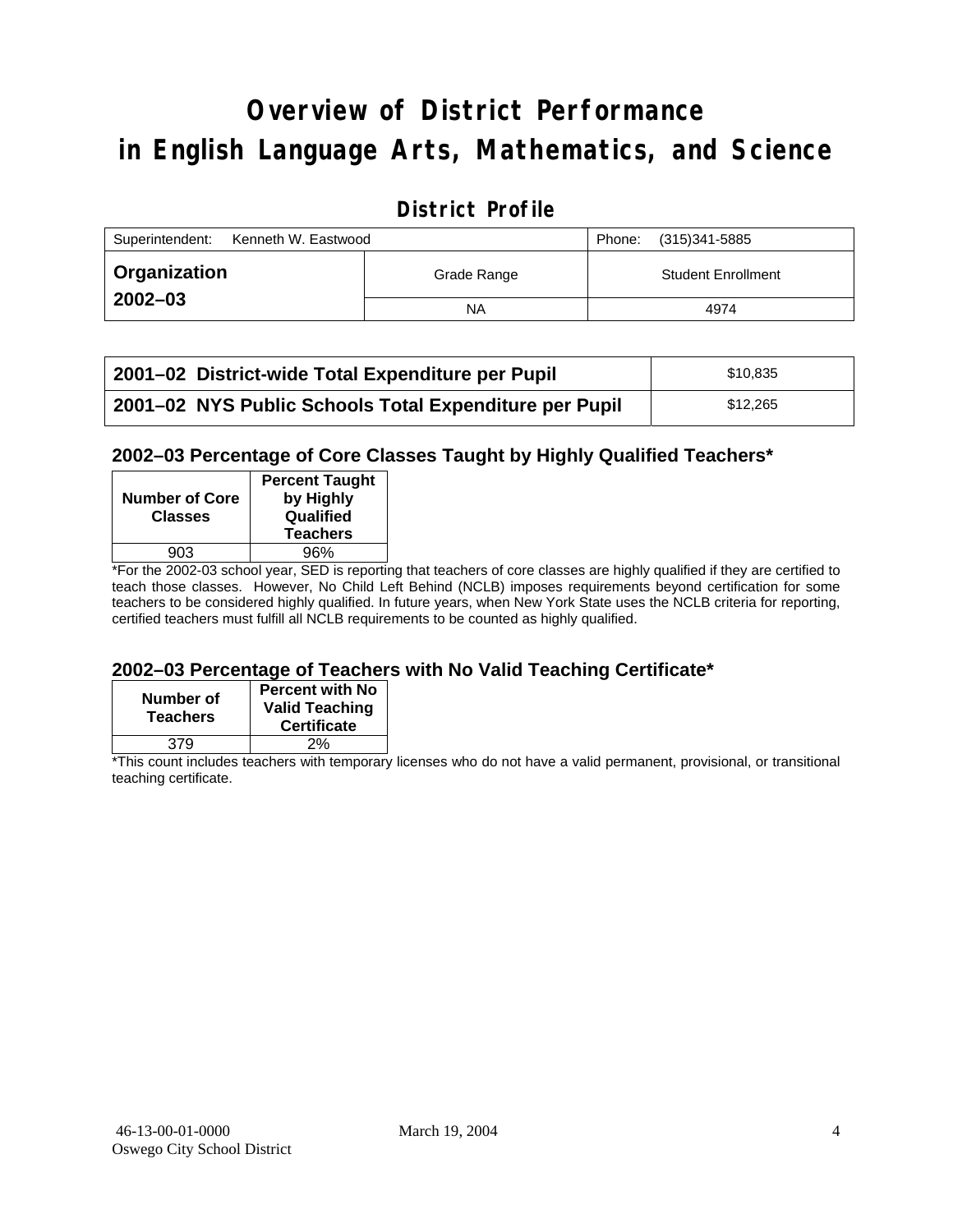English Language Arts



| <b>Counts of Students Tested</b>       |                    |                    |                    |                    |              |                   |
|----------------------------------------|--------------------|--------------------|--------------------|--------------------|--------------|-------------------|
| Performance at<br><b>This District</b> | Level 1<br>455-602 | Level 2<br>603-644 | Level 3<br>645-691 | Level 4<br>692-800 | <b>Total</b> | <b>Mean Score</b> |
| Jan-Feb 2001                           | 38                 | 128                | 171                | 66                 | 403          | 653               |
| Jan-Feb 2002                           | 35                 | 120                | 134                | 68                 | 357          | 655               |
| Feb 2003                               | 20                 | 99                 | 129                | 74                 | 322          | 659               |

|         | Elementary-Level English Language Arts Levels — Listening, Reading, and Writing Standards                 |  |  |  |  |  |
|---------|-----------------------------------------------------------------------------------------------------------|--|--|--|--|--|
| Level 4 | These students exceed the standards and are moving toward high performance on the Regents examination.    |  |  |  |  |  |
| Level 3 | These students meet the standards and, with continued steady growth, should pass the Regents examination. |  |  |  |  |  |
| Level 2 | These students <b>need extra help</b> to meet the standards and pass the Regents examination.             |  |  |  |  |  |
| Level 1 | These students have serious academic deficiencies.                                                        |  |  |  |  |  |

**Performance of Limited English Proficient Students Taking the New York State English as a Second Language Achievement Test (NYSESLAT) as the Measure of English Language Arts Achievement**

| Grade 4 | <b>Number</b><br>Tested | Level 1           | Level 2 | Level 3  | Level 4  |
|---------|-------------------------|-------------------|---------|----------|----------|
| 2003    |                         | $^{\prime\prime}$ | π       | $^{\pi}$ | $^{\pi}$ |

**Performance of Students with Severe Disabilities on the New York State Alternate Assessment (NYSAA) in English** 

| <b>Elementary Level</b> | <b>Number</b><br>Tested | AA-Level 1 | AA-Level 2 | AA-Level 3 | AA-Level 4 |
|-------------------------|-------------------------|------------|------------|------------|------------|
| $2002 - 03$             |                         |            |            |            |            |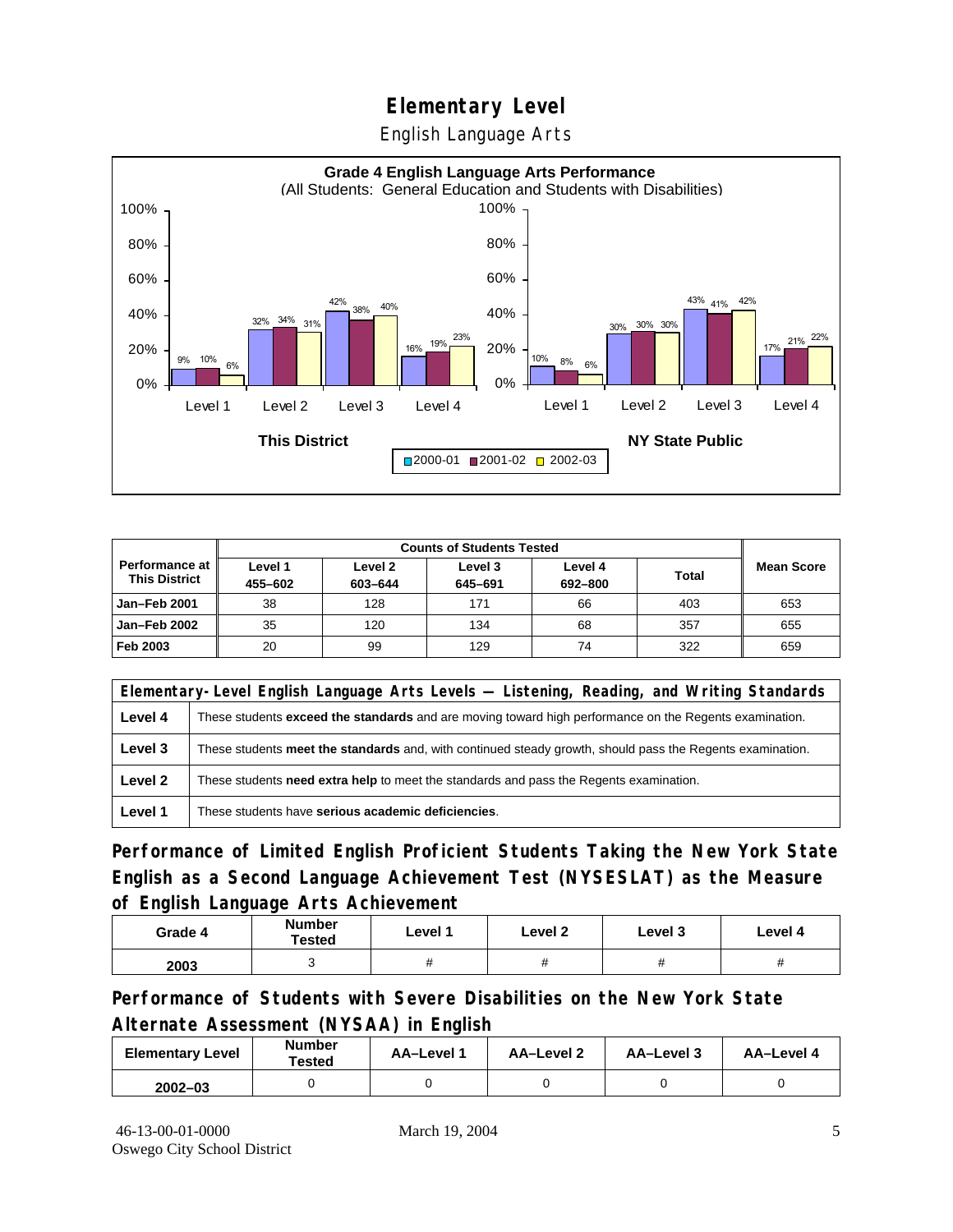### **Mathematics**



|                                        | <b>Counts of Students Tested</b> |                    |                    |                    |       |            |  |
|----------------------------------------|----------------------------------|--------------------|--------------------|--------------------|-------|------------|--|
| Performance at<br><b>This District</b> | Level 1<br>448-601               | Level 2<br>602-636 | Level 3<br>637-677 | Level 4<br>678-810 | Total | Mean Score |  |
| May 2001                               | 29                               | 102                | 176                | 95                 | 402   | 654        |  |
| May 2002                               | 17                               | 110                | 173                | 58                 | 358   | 648        |  |
| May 2003                               | 11                               | 55                 | 151                | 112                | 329   | 662        |  |

| Elementary-Level Mathematics Levels - |                                                                                                               |  |  |  |
|---------------------------------------|---------------------------------------------------------------------------------------------------------------|--|--|--|
|                                       | Knowledge, Reasoning, and Problem-Solving Standards                                                           |  |  |  |
| Level 4                               | These students <b>exceed the standards</b> and are moving toward high performance on the Regents examination. |  |  |  |
| Level 3                               | These students meet the standards and, with continued steady growth, should pass the Regents examination.     |  |  |  |
| Level 2                               | These students need extra help to meet the standards and pass the Regents examination.                        |  |  |  |
| Level 1                               | These students have serious academic deficiencies.                                                            |  |  |  |

## **Performance of Students with Severe Disabilities on the New York State Alternate Assessment (NYSAA) in Mathematics**

| <b>Elementary Level</b> | <b>Number</b><br>Tested | <b>AA-Level 1</b> | AA-Level 2 | AA-Level 3 | AA-Level 4 |
|-------------------------|-------------------------|-------------------|------------|------------|------------|
| $2002 - 03$             |                         |                   |            |            |            |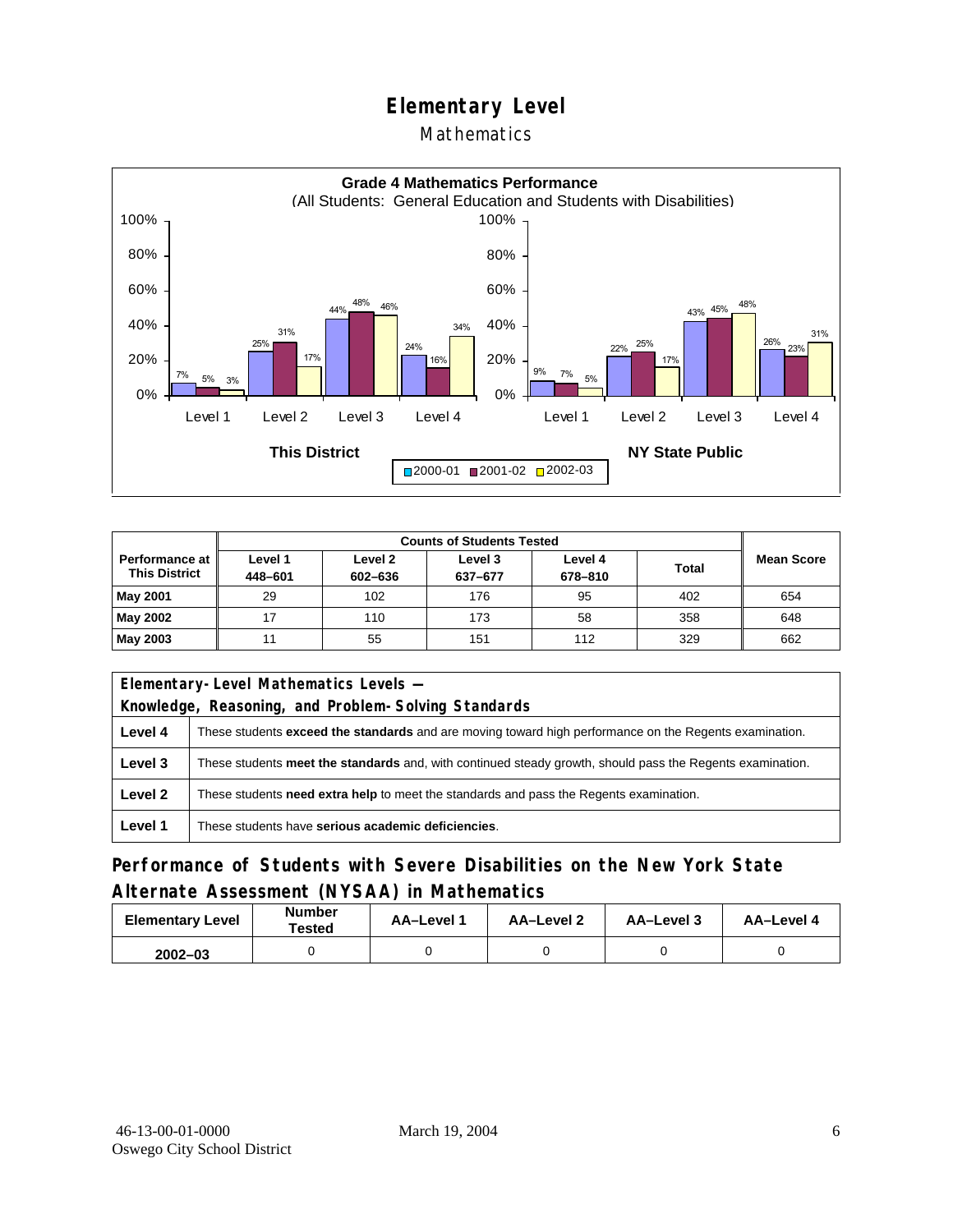Science Multiple-Choice



**All Students** 

|          |     | Number Tested   Number Above SDL   Mean Score |    |
|----------|-----|-----------------------------------------------|----|
| May 2001 | 403 | 275                                           | 27 |
| May 2002 | 356 | 264                                           | 34 |
| May 2003 | 329 | 257                                           | 35 |

| Grade 4 Science - Knowledge, Reasoning, and Problem-Solving Standards |                                                                                                                                                                                                                                          |  |  |  |  |
|-----------------------------------------------------------------------|------------------------------------------------------------------------------------------------------------------------------------------------------------------------------------------------------------------------------------------|--|--|--|--|
| <b>Multiple-Choice</b><br><b>Test Component</b>                       | This component contains 45 multiple-choice questions based upon the New York State Elementary<br>Science Syllabus and referenced to the New York State Learning Standards for Mathematics, Science<br>and Technology (Elementary Level). |  |  |  |  |
| <b>State Designated</b><br>Level (SDL)                                | Students who correctly answer fewer than 30 of the 45 questions of the multiple-choice test component<br>must receive academic intervention services in the following term of instruction.                                               |  |  |  |  |
| <b>Mean Scores</b>                                                    | For the multiple-choice test component, the mean score is the average number of correct answers for<br>students tested. If all tested students answered all questions correctly, this score would be 45.                                 |  |  |  |  |

## **Elementary Level**

#### Science Performance Test

The elementary-level science test is composed of two sections, the multiple-choice section (described above) and the performance test. The performance test is not used to determine the need for academic intervention services or for accountability purposes because not all students are administered the same three tasks.

| <b>All Students</b>                       |     |    |  |  |  |  |  |
|-------------------------------------------|-----|----|--|--|--|--|--|
| <b>Number Tested</b><br><b>Mean Score</b> |     |    |  |  |  |  |  |
| <b>May 2001</b>                           | 390 | 29 |  |  |  |  |  |
| May 2002                                  | 350 | 33 |  |  |  |  |  |
| <b>May 2003</b>                           | 320 | 34 |  |  |  |  |  |

### **Performance of Students with Severe Disabilities on the New York State Alternate Assessment (NYSAA) in Science**

| <b>Elementary Level</b> | <b>Number</b><br>Tested | AA-Level | <b>AA-Level 2</b> | AA-Level 3 | AA-Level 4 |
|-------------------------|-------------------------|----------|-------------------|------------|------------|
| $2002 - 03$             |                         |          |                   |            |            |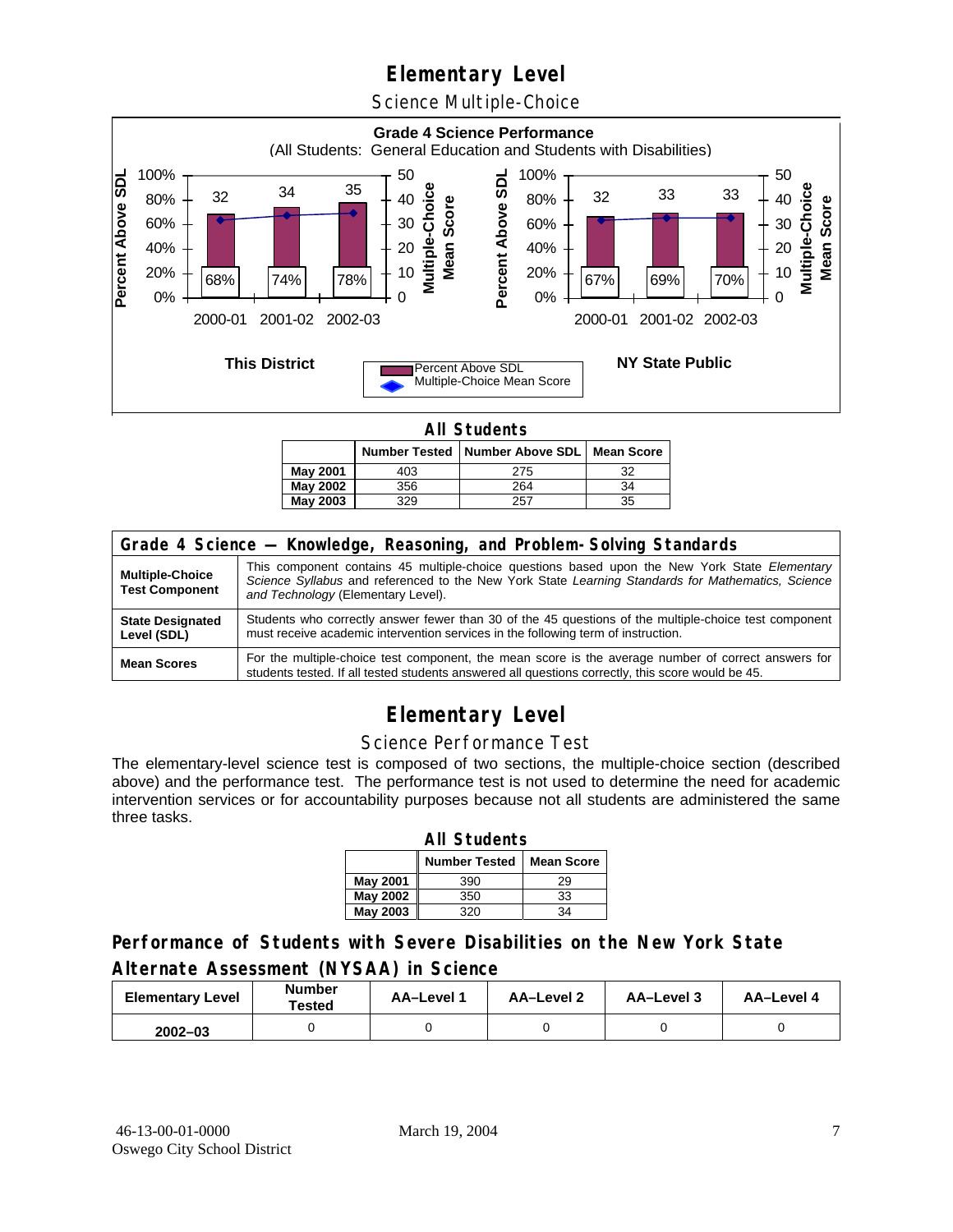English Language Arts



|                                        |                    | <b>Counts of Students Tested</b> |                    |                    |       |                   |  |  |
|----------------------------------------|--------------------|----------------------------------|--------------------|--------------------|-------|-------------------|--|--|
| Performance at<br><b>This District</b> | Level 1<br>527-661 | Level 2<br>662-700               | Level 3<br>701-738 | Level 4<br>739-830 | Total | <b>Mean Score</b> |  |  |
| May 2001                               | 37                 | 145                              | 184                | 75                 | 441   | 709               |  |  |
|                                        | Level 1<br>527-659 | Level 2<br>660-698               | Level 3<br>699-737 | Level 3<br>738-830 | Total |                   |  |  |
| <b>March 2002</b>                      | 16                 | 188                              | 141                | 65                 | 410   | 705               |  |  |
|                                        | Level 1<br>527-657 | Level 2<br>658-696               | Level 3<br>697-736 | Level 4<br>737-830 | Total |                   |  |  |
| January 2003                           | 31                 | 151                              | 184                | 47                 | 413   | 700               |  |  |

|         | Middle-Level English Language Arts Levels — Listening, Reading, and Writing Standards                         |  |  |  |  |
|---------|---------------------------------------------------------------------------------------------------------------|--|--|--|--|
| Level 4 | These students <b>exceed the standards</b> and are moving toward high performance on the Regents examination. |  |  |  |  |
| Level 3 | These students meet the standards and, with continued steady growth, should pass the Regents examination.     |  |  |  |  |
| Level 2 | These students <b>need extra help</b> to meet the standards and pass the Regents examination.                 |  |  |  |  |
| Level 1 | These students have serious academic deficiencies.                                                            |  |  |  |  |

**Performance of Limited English Proficient Students Taking the New York State English as a Second Language Achievement Test (NYSESLAT) as the Measure of English Language Arts Achievement**

| Grade 8 | <b>Number</b><br>Tested | Level 1     | Level 2  | Level 3  | Level 4  |
|---------|-------------------------|-------------|----------|----------|----------|
| 2003    |                         | $^{\prime}$ | $^{\pi}$ | $^{\pi}$ | $^{\pi}$ |

**Performance of Students with Severe Disabilities on the New York State Alternate Assessment (NYSAA) in English** 

| Grade 8     | <b>Number</b><br>Tested | <b>AA-Level 1</b> | AA-Level 2 | AA–Level 3 | AA-Level 4 |
|-------------|-------------------------|-------------------|------------|------------|------------|
| $2002 - 03$ |                         |                   |            |            |            |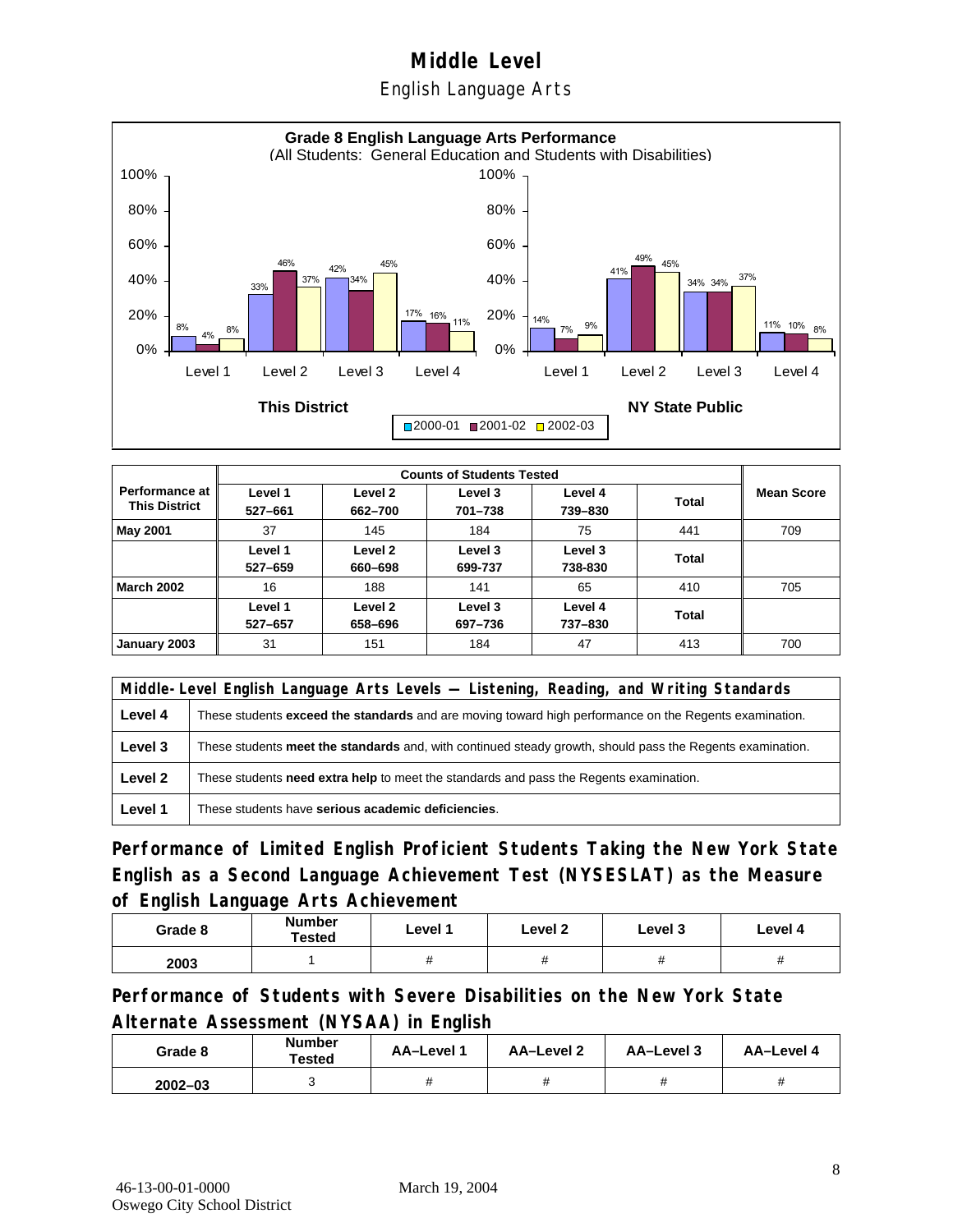#### Mathematics



| Performance at<br><b>This District</b> | Level 1<br>517-680 | Level 2<br>681-715 | Level 3<br>716-759 | Level 4<br>760-882 | <b>Total</b> | <b>Mean Score</b> |
|----------------------------------------|--------------------|--------------------|--------------------|--------------------|--------------|-------------------|
| <b>May 2001</b>                        | 60                 | 139                | 204                | 43                 | 446          | 717               |
| May 2002                               | 50                 | 153                | 169                | 35                 | 407          | 716               |
| May 2003                               | 25                 | 122                | 231                | 36                 | 414          | 724               |

|         | Middle-Level Mathematics Levels — Knowledge, Reasoning, and Problem-Solving Standards                         |  |  |  |  |
|---------|---------------------------------------------------------------------------------------------------------------|--|--|--|--|
| Level 4 | These students <b>exceed the standards</b> and are moving toward high performance on the Regents examination. |  |  |  |  |
| Level 3 | These students meet the standards and, with continued steady growth, should pass the Regents examination.     |  |  |  |  |
| Level 2 | These students <b>need extra help</b> to meet the standards and pass the Regents examination.                 |  |  |  |  |
| Level 1 | These students have serious academic deficiencies.                                                            |  |  |  |  |

### **Performance of Students with Severe Disabilities on the New York State Alternate Assessment (NYSAA) in Mathematics**

| <b>Middle Level</b> | <b>Number</b><br>Tested | AA-Level | AA-Level 2 | AA-Level 3 | AA-Level 4 |
|---------------------|-------------------------|----------|------------|------------|------------|
| $2002 - 03$         |                         |          |            |            |            |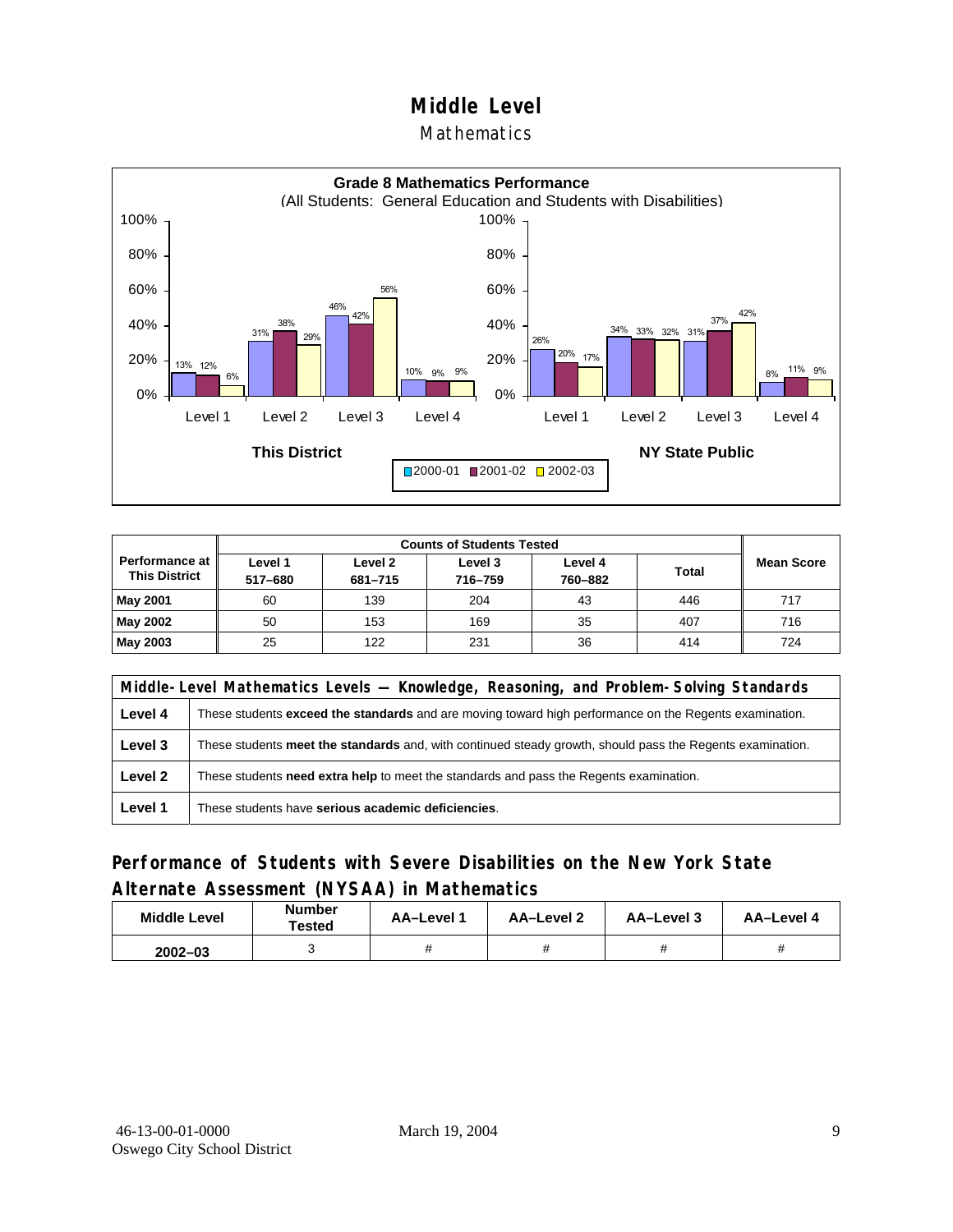#### **Science**



| <b>Performance at This District</b> |                             |         | <b>Mean Score</b> |         |         |              |    |
|-------------------------------------|-----------------------------|---------|-------------------|---------|---------|--------------|----|
|                                     |                             | Level 1 | Level 2           | Level 3 | Level 4 | <b>Total</b> |    |
| <b>June 2002</b>                    | <b>Middle-Level Science</b> |         | 51                | 193     | 149     | 401          | 78 |
|                                     | <b>Regents Science</b>      |         |                   |         |         |              |    |
| January/                            | <b>Middle-Level Science</b> |         | 43                | 169     | 154     | 371          | 79 |
|                                     | June 2003   Regents Science |         |                   |         |         |              |    |

|         | Middle-Level Science Levels - Knowledge, Reasoning, and Problem-Solving Standards*                                                                                                             |  |  |  |  |  |  |  |  |
|---------|------------------------------------------------------------------------------------------------------------------------------------------------------------------------------------------------|--|--|--|--|--|--|--|--|
| Level 4 | These students exceed the standards on the middle-level science test and are moving toward high performance<br>on the Regents examinations or score 85-100 on a Regents science examination.   |  |  |  |  |  |  |  |  |
| Level 3 | These students meet the standards on the middle-level science test and, with continued steady growth, should<br>pass the Regents examinations or score 65-84 on a Regents science examination. |  |  |  |  |  |  |  |  |
| Level 2 | These students need extra help to meet the standards for middle-level science and to pass the Regents<br>examinations or score 55–64 on a Regents science examination.                         |  |  |  |  |  |  |  |  |
| Level 1 | These students have serious academic deficiencies as evidenced in the middle-level science test or score 0–54<br>on a Regents science examination.                                             |  |  |  |  |  |  |  |  |

\*Students may demonstrate proficiency in middle-level science by scoring at Level 3 or above on the middle-level science test or by scoring 65 or above on a Regents examination in science.

## **Performance of Students with Severe Disabilities on the New York State Alternate Assessment (NYSAA) in Science**

| Middle-Level | Number<br>Tested | AA-Level 1 | AA-Level 2 | AA-Level 3 | AA-Level 4 |  |
|--------------|------------------|------------|------------|------------|------------|--|
| $2002 - 03$  |                  |            |            |            |            |  |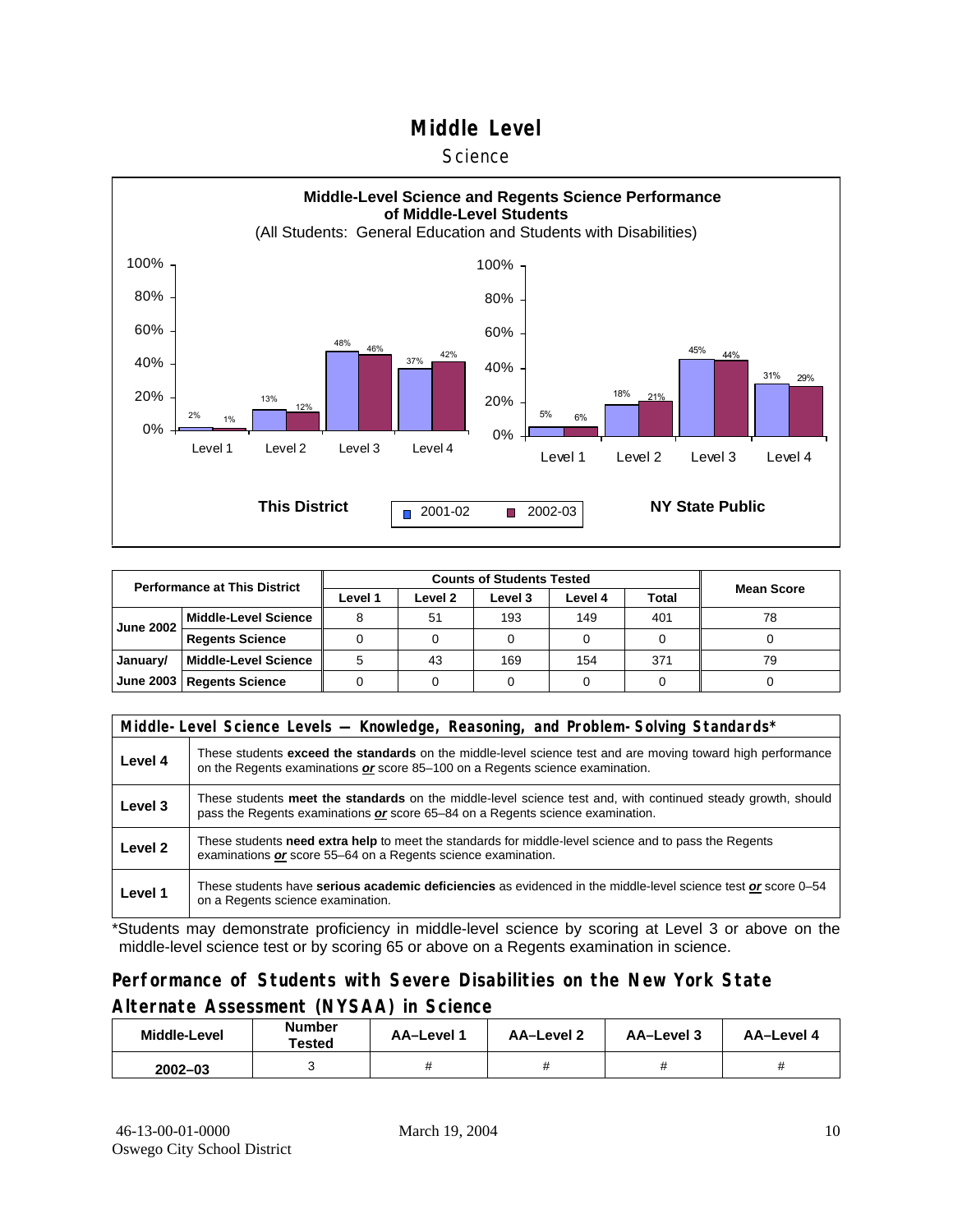## **High School English Achievement after Four Years of Instruction**

 The graph and table below present performance of the 1997, 1998, and 1999 cohort members, four years after entering grade 9, in meeting the graduation assessment requirement in English. A score of 65 or above on the Regents comprehensive examination in English is considered passing. Only the highest score of each student is counted, regardless of how many times the student took the examination. In the graph, students passing approved alternatives to this examination are counted as scoring in the 65 to 84 range. RCT results are not included in the graph. In the first table, the numbers of students who met the graduation requirement by passing an approved alternative are listed separately. The second table shows the competency test performance of students with disabilities eligible for the safety net who did not score 55 or above on a Regents examination or approved alternative. Students who score 55 to 64 on the Regents examination in comprehensive English may be given credit towards a local high school diploma if allowed by the district board of education. The data in these tables and chart show the performance of the cohorts as of June  $30<sup>th</sup>$  of the fourth year after first entering grade 9. Data for the 1999 cohort include all students in cohorts in the district's schools, students continuously enrolled in the district who transferred between schools within the district, and students placed outside the district but who are the reporting responsibility of the district. Data for the 1998 cohort include all students in cohorts in the district's schools.



| English Graduation Requirement Achievement after Four Years of High School* |                                                                                                                                                                                                                                                               |  |    |     |     |  |  |  |  |  |  |
|-----------------------------------------------------------------------------|---------------------------------------------------------------------------------------------------------------------------------------------------------------------------------------------------------------------------------------------------------------|--|----|-----|-----|--|--|--|--|--|--|
|                                                                             | <b>Cohort Members</b><br><b>Highest Score</b><br><b>Highest Score</b><br><b>Highest Score</b><br><b>Highest Score</b><br>Between 55 and 64<br><b>Alternative Credit</b><br>Between 85 and 100<br>Between 65 and 84<br>Between 0 and 54<br><b>All Students</b> |  |    |     |     |  |  |  |  |  |  |
| 1997 Cohort                                                                 | 341                                                                                                                                                                                                                                                           |  | 57 | 221 | 30  |  |  |  |  |  |  |
| 1998 Cohort                                                                 | 324                                                                                                                                                                                                                                                           |  | 25 | 189 | 58  |  |  |  |  |  |  |
| 1999 Cohort                                                                 | 390                                                                                                                                                                                                                                                           |  | 30 | 159 | 136 |  |  |  |  |  |  |

\*Assessments used to determine counts in this table include the Regents examination in comprehensive English, the component retest in English, and approved alternatives.

| Performance of Students Who Took the Regents<br><b>Competency Tests in Reading and Writing to Meet the</b><br><b>Graduation Requirement*</b> |                                                                          |  |  |  |  |  |  |  |  |
|----------------------------------------------------------------------------------------------------------------------------------------------|--------------------------------------------------------------------------|--|--|--|--|--|--|--|--|
|                                                                                                                                              | <b>Failed RCT in Reading</b><br><b>Passed the RCTs</b><br>and/or Writing |  |  |  |  |  |  |  |  |
| 1997 Cohort                                                                                                                                  |                                                                          |  |  |  |  |  |  |  |  |
| 1998 Cohort                                                                                                                                  |                                                                          |  |  |  |  |  |  |  |  |
| 1999 Cohort                                                                                                                                  |                                                                          |  |  |  |  |  |  |  |  |

\*Includes only students eligible for the safety net who did not score 55 or higher on the Regents examination or an approved alternative.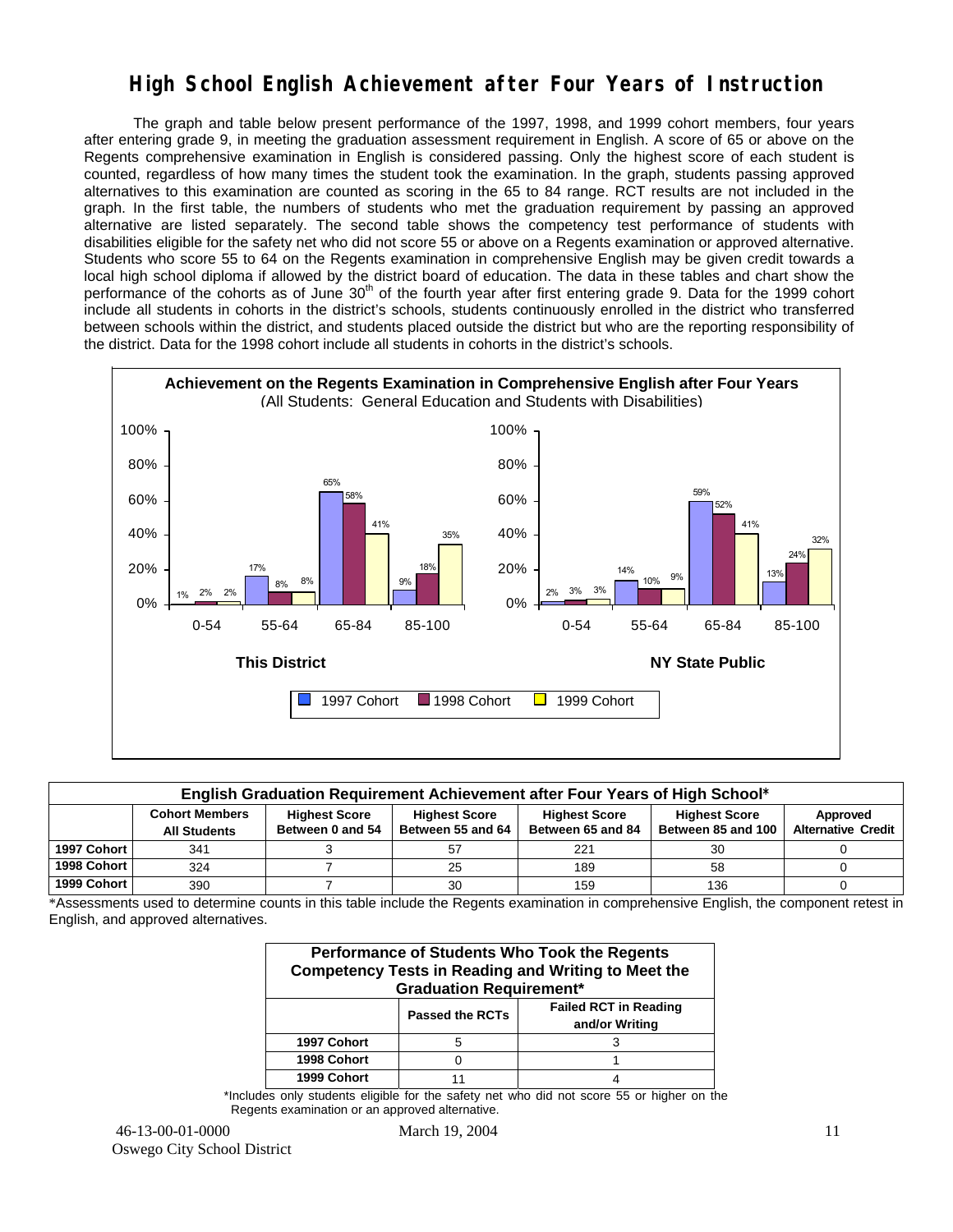## **High School Mathematics Achievement after Four Years of Instruction**

 The graph and table below present performance of the 1997, 1998, and 1999 cohort members, four years after entering grade 9, in meeting the graduation assessment requirement in mathematics. A score of 65 or above on a Regents examination in mathematics is considered passing. Only the highest score of each student is counted, regardless of how many times the student took the examination. In the graph, students passing approved alternatives to these examinations are counted as scoring in the 65 to 84 range. RCT results are not included in the graph. In the first table, the numbers of students who met the graduation requirement by passing an approved alternative are listed separately. The second table shows the competency test performance of students with disabilities eligible for the safety net who did not score 55 or above on a Regents examination or approved alternative. Students who score 55 to 64 on a Regents examination in mathematics may be given credit towards a local high school diploma if allowed by the district board of education. The data in these tables and chart show the performance of the cohorts as of June 30<sup>th</sup> of the fourth year after first entering grade 9. Data for the 1999 cohort include all students in cohorts in the district's schools, students continuously enrolled in the district who transferred between schools within the district, and students placed outside the district but who are the reporting responsibility of the district. Data for the 1998 cohort include all students in cohorts in the district's schools.



| Mathematics Graduation Requirement Achievement after Four Years of High School* |                                                                                                                       |    |                                    |                   |                    |                           |  |  |  |  |
|---------------------------------------------------------------------------------|-----------------------------------------------------------------------------------------------------------------------|----|------------------------------------|-------------------|--------------------|---------------------------|--|--|--|--|
|                                                                                 | <b>Highest Score</b><br><b>Highest Score</b><br><b>Highest Score</b><br><b>Cohort Members</b><br><b>Highest Score</b> |    |                                    |                   |                    |                           |  |  |  |  |
|                                                                                 | <b>All Students</b>                                                                                                   |    | Between 0 and 54 Between 55 and 64 | Between 65 and 84 | Between 85 and 100 | <b>Alternative Credit</b> |  |  |  |  |
| 1997 Cohort                                                                     | 341                                                                                                                   |    |                                    | 111               | 204                |                           |  |  |  |  |
| 1998 Cohort                                                                     | 324                                                                                                                   | 14 | 16                                 | 133               | 137                |                           |  |  |  |  |
| 1999 Cohort                                                                     | 390                                                                                                                   | 18 |                                    | 146               | 183                |                           |  |  |  |  |

\*Assessments used to determine counts in this table include a Regents examination in mathematics, the component retest in mathematics, and approved alternatives.

| Performance of Students Who Took the Regents<br><b>Competency Test in Mathematics to Meet the</b><br><b>Graduation Requirement*</b> |  |  |  |  |  |  |  |  |
|-------------------------------------------------------------------------------------------------------------------------------------|--|--|--|--|--|--|--|--|
| <b>Failed at Least</b><br><b>Passed the RCT</b><br>One RCT                                                                          |  |  |  |  |  |  |  |  |
| 1997 Cohort                                                                                                                         |  |  |  |  |  |  |  |  |
| 1998 Cohort                                                                                                                         |  |  |  |  |  |  |  |  |
| 1999 Cohort                                                                                                                         |  |  |  |  |  |  |  |  |

\*Includes only students eligible for the safety net who did not score 55 or higher on the Regents examination or an approved alternative.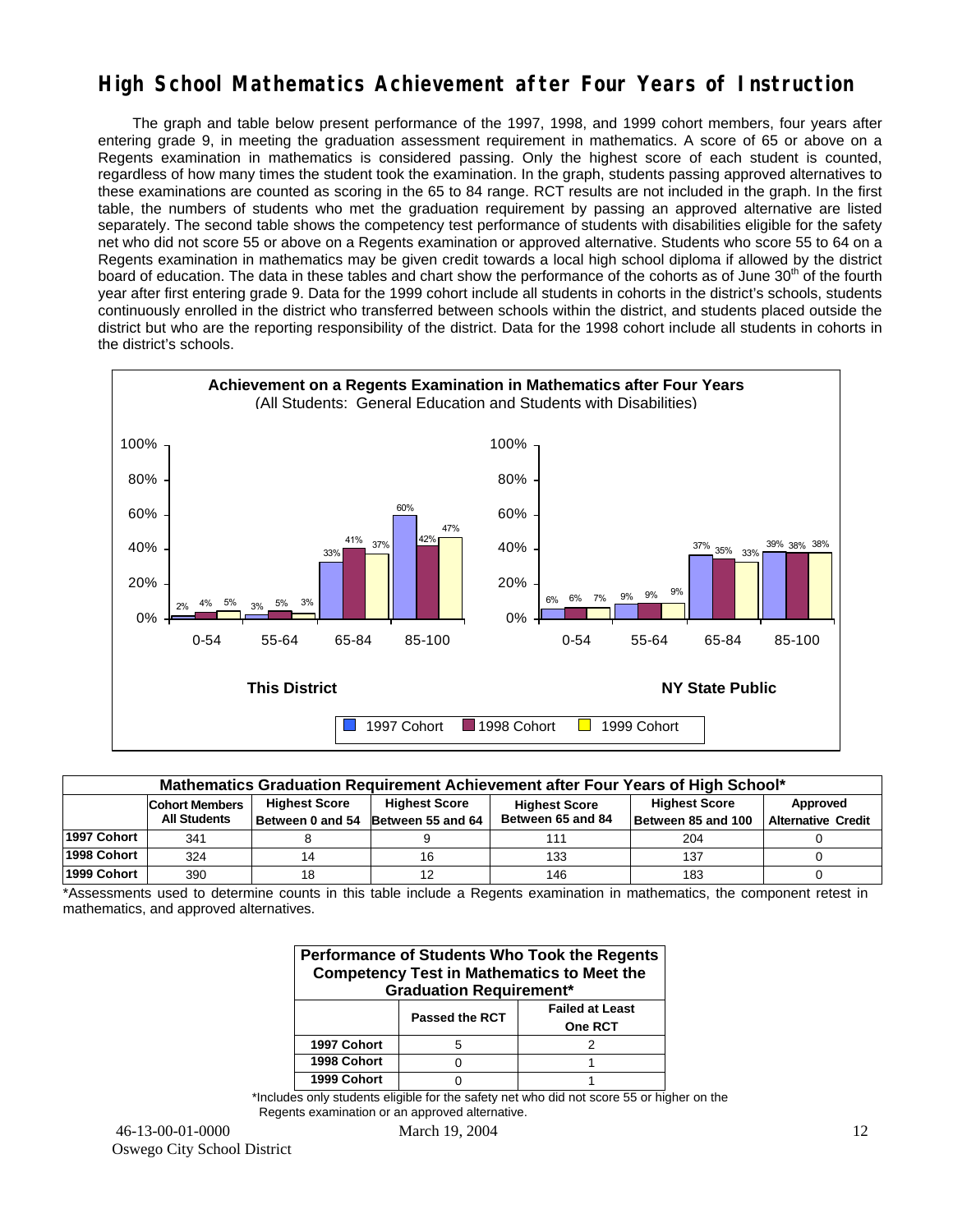## **Cohort Graduation Rates**

 Students were counted as graduates if they earned a local diploma with or without a Regents endorsement by August 31<sup>st</sup> of the fourth year after first entering grade 9. The graduation-rate cohort includes students who transferred to general education development (GED) programs. These students were not counted in the 1998 school accountability cohort for English and mathematics.



| <b>Cohort Graduation Rates</b> |                                  |                                |                                                                    |                     |  |  |  |  |  |
|--------------------------------|----------------------------------|--------------------------------|--------------------------------------------------------------------|---------------------|--|--|--|--|--|
|                                | <b>Cohort</b><br>Members*<br>(a) | <b>Transfers to GED</b><br>(b) | <b>Graduation Rate</b><br><b>Cohort</b><br><b>Members</b><br>(a+b) | Number<br>Graduated |  |  |  |  |  |
| 1998 Cohort                    | 327<br>--                        | 13                             | 340                                                                | 256                 |  |  |  |  |  |

 $*$ Count as of August 31 $<sup>st</sup>$  of the fourth year after first entering grade 9.</sup>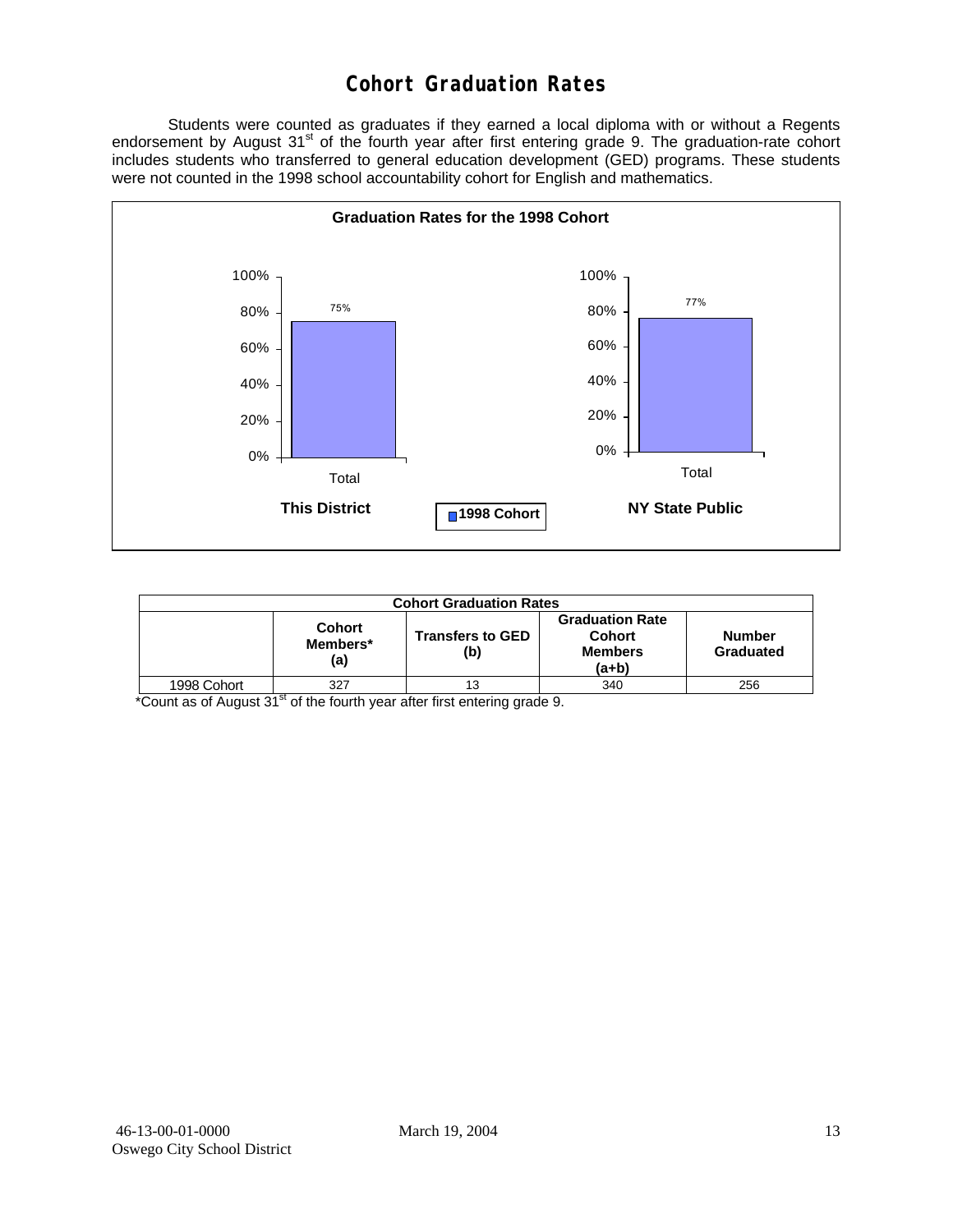# **Analysis of Student Subgroup Performance**

Historically, on State assessments the average performance of Black, Hispanic, and Native American students has been lower than that of White and Asian students. Similarly, students from lowincome families have not performed as well as those from higher income families. A high priority of the Board of Regents is to eliminate these gaps in student performance. In addition, Title I of the federal Elementary and Secondary Education Act includes explicit requirements "to ensure that students served by Title I are given the same opportunity to achieve to high standards and are held to the same high expectations as all students in each State."

This section of the district report card provides performance data for two years by racial/ethnic group, disability status, gender, English proficiency status, income level, and migrant status. The purpose of the student subgroup analyses is to determine if students who perform below the standards in any school tend to fall into particular groups, such as minority students, limited English proficient students, or economically disadvantaged students. If these analyses provide evidence that students in one of the groups achieve at a lower level than other students, the district should examine the reasons for this lower performance and make necessary changes in curriculum, instruction, and student support services to remedy these performance gaps. If your district did not report data for the 2002-03 school year for a subject and grade, a table showing data for subgroups in that subject and grade will not be included in the *Analysis*.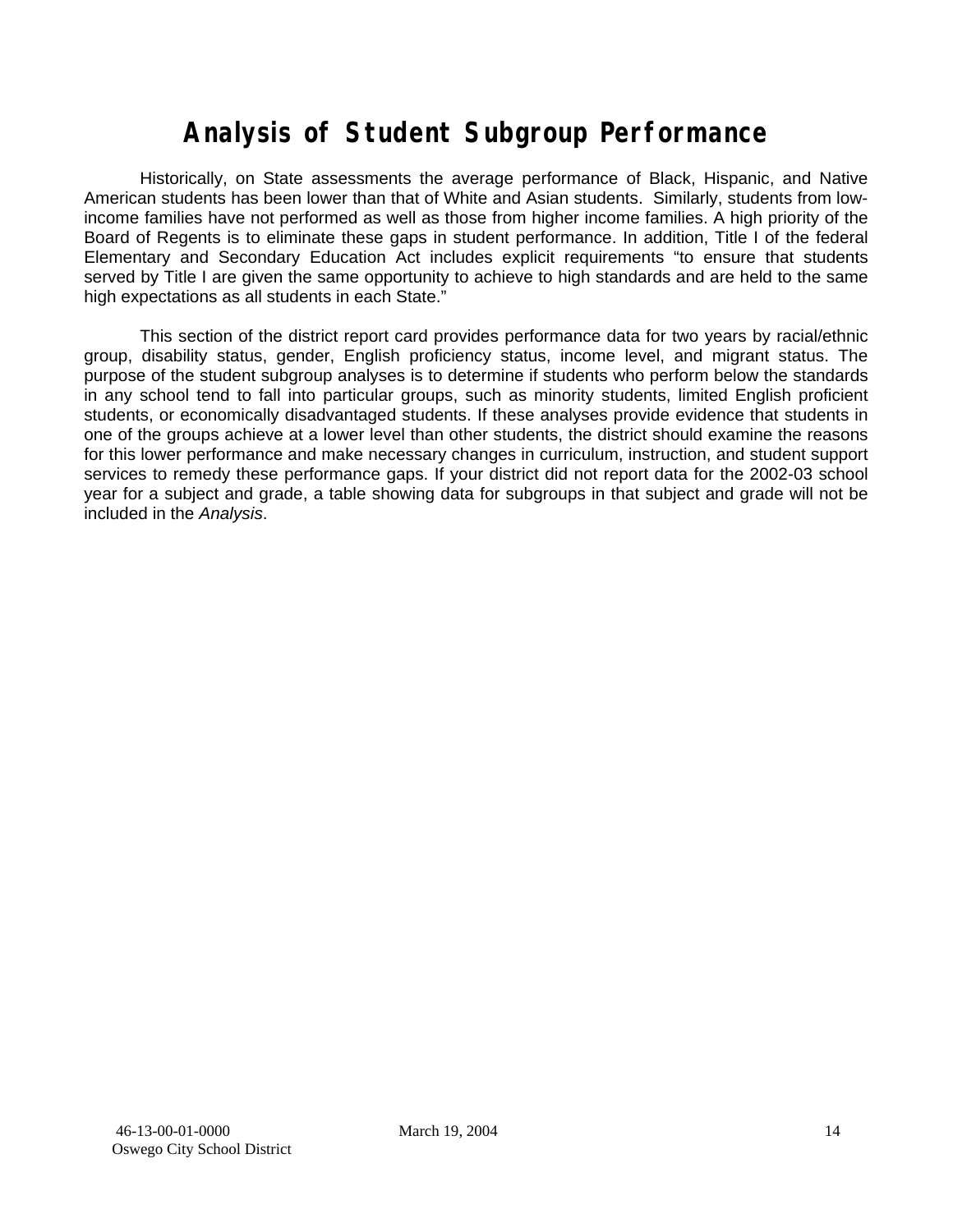# English Language Arts

|                                              |                                                                                    |             | ◡<br>$2001 - 02$ |               |                                                                   |         | $2002 - 03$ |             |
|----------------------------------------------|------------------------------------------------------------------------------------|-------------|------------------|---------------|-------------------------------------------------------------------|---------|-------------|-------------|
| <b>Student Subgroup</b>                      | <b>Percentages of Tested</b><br><b>Students Scoring at Levels</b><br><b>Tested</b> |             |                  | <b>Tested</b> | <b>Percentages of Tested</b><br><b>Students Scoring at Levels</b> |         |             |             |
|                                              |                                                                                    | $2 - 4$     | $3 - 4$          | 4             |                                                                   | $2 - 4$ | $3 - 4$     | 4           |
| <b>Results by Race/Ethnicity</b>             |                                                                                    |             |                  |               |                                                                   |         |             |             |
| American Indian/Alaskan Native               | 5                                                                                  | $\mathbf s$ | $\mathbf s$      | s             | 1                                                                 | s       | s           | $\mathbf s$ |
| <b>Black</b>                                 | 5                                                                                  | 80%         | 40%              | 20%           | 3                                                                 | s       | s           | s           |
| Hispanic                                     | 17                                                                                 | 94%         | 35%              | 12%           | 11                                                                | s       | s           | s           |
| Asian or Pacific Islander                    | 3                                                                                  | s           | ${\bf s}$        | s             | 0                                                                 | 0%      | 0%          | 0%          |
| White                                        | 327                                                                                | 90%         | 58%              | 20%           | 307                                                               | 94%     | 64%         | 23%         |
| Total                                        | 357                                                                                | 90%         | 57%              | 19%           | 322                                                               | 94%     | 63%         | 23%         |
| Small Group Totals (s)                       | 8                                                                                  | 88%         | 38%              | 13%           | 15                                                                | 87%     | 40%         | 13%         |
| <b>Results by Disability Status</b>          |                                                                                    |             |                  |               |                                                                   |         |             |             |
| General-education students                   | 315                                                                                | 93%         | 61%              | 21%           | 278                                                               | 97%     | 69%         | 26%         |
| Students with disabilities                   | 42                                                                                 | 69%         | 26%              | 5%            | 44                                                                | 73%     | 25%         | 7%          |
| Total                                        | 357                                                                                | 90%         | 57%              | 19%           | 322                                                               | 94%     | 63%         | 23%         |
| <b>Results by Gender</b>                     |                                                                                    |             |                  |               |                                                                   |         |             |             |
| Female                                       | 170                                                                                | 90%         | 61%              | 22%           | 167                                                               | 95%     | 68%         | 32%         |
| Male                                         | 187                                                                                | 90%         | 52%              | 17%           | 155                                                               | 92%     | 58%         | 13%         |
| Total                                        | 357                                                                                | 90%         | 57%              | 19%           | 322                                                               | 94%     | 63%         | 23%         |
| <b>Results by English Proficiency Status</b> |                                                                                    |             |                  |               |                                                                   |         |             |             |
| English proficient                           | 356                                                                                | $\mathbf s$ | $\mathbf s$      | s             | 322                                                               | 94%     | 63%         | 23%         |
| Limited English proficient                   | 1                                                                                  | s           | s                | s             | $\Omega$                                                          | 0%      | 0%          | 0%          |
| Total                                        | 357                                                                                | 90%         | 57%              | 19%           | 322                                                               | 94%     | 63%         | 23%         |
| <b>Results by Income Level</b>               |                                                                                    |             |                  |               |                                                                   |         |             |             |
| Economically disadvantaged                   | 137                                                                                | 87%         | 39%              | 10%           | 116                                                               | 89%     | 41%         | 10%         |
| Not disadvantaged                            | 220                                                                                | 92%         | 67%              | 25%           | 206                                                               | 97%     | 75%         | 30%         |
| Total                                        | 357                                                                                | 90%         | 57%              | 19%           | 322                                                               | 94%     | 63%         | 23%         |
| <b>Results by Migrant Status</b>             |                                                                                    |             |                  |               |                                                                   |         |             |             |
| Migrant family                               | $\mathbf{1}$                                                                       | s           | s                | s             | $\mathbf 0$                                                       | 0%      | 0%          | 0%          |
| Not migrant family                           | 356                                                                                | s           | s                | s             | 322                                                               | 94%     | 63%         | 23%         |
| Total                                        | 357                                                                                | 90%         | 57%              | 19%           | 322                                                               | 94%     | 63%         | 23%         |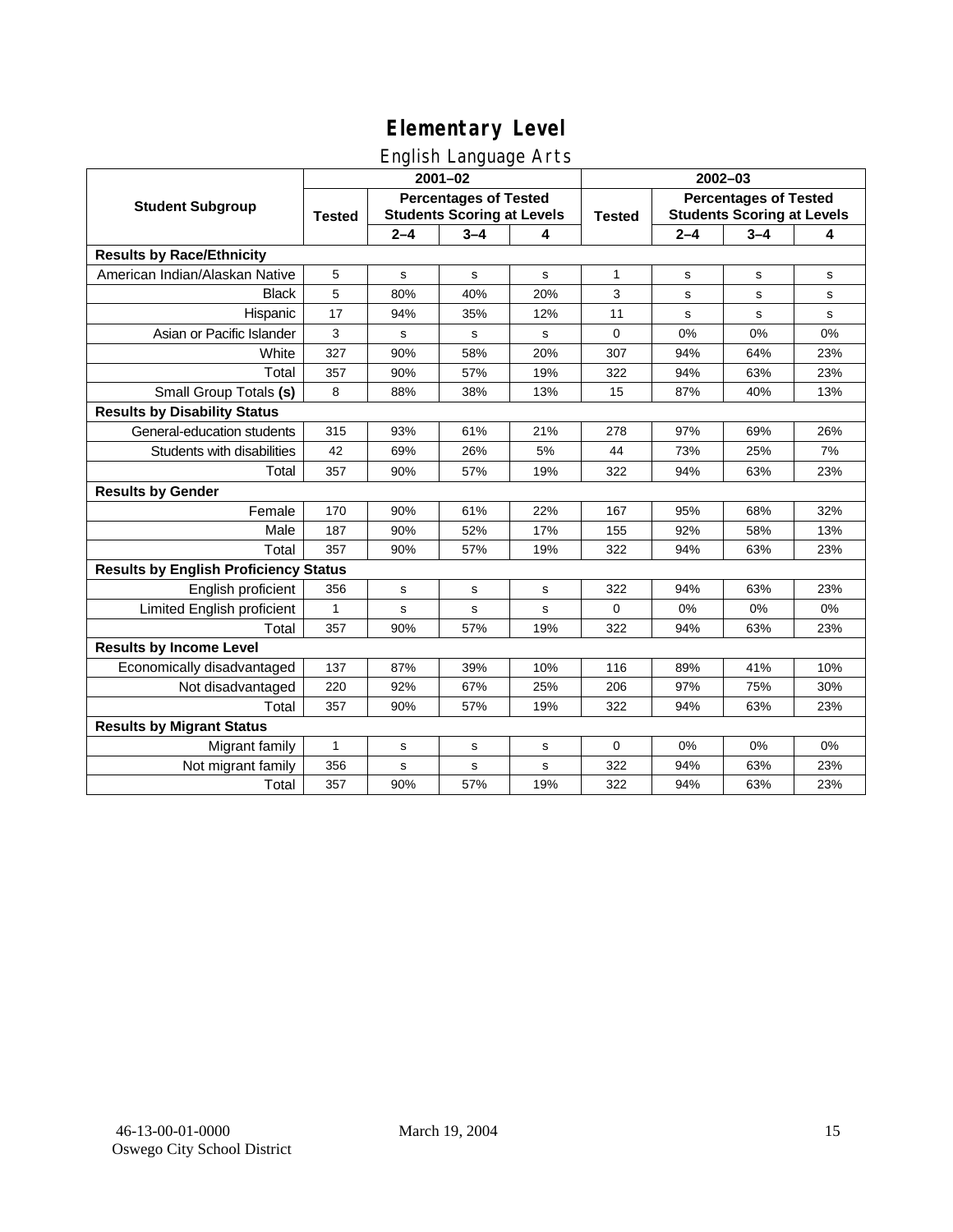### Mathematics

|                                              | $2001 - 02$                                                                        |             |             |               | $2002 - 03$                                                       |         |             |           |
|----------------------------------------------|------------------------------------------------------------------------------------|-------------|-------------|---------------|-------------------------------------------------------------------|---------|-------------|-----------|
| <b>Student Subgroup</b>                      | <b>Percentages of Tested</b><br><b>Students Scoring at Levels</b><br><b>Tested</b> |             |             | <b>Tested</b> | <b>Percentages of Tested</b><br><b>Students Scoring at Levels</b> |         |             |           |
|                                              |                                                                                    | $2 - 4$     | $3 - 4$     | 4             |                                                                   | $2 - 4$ | $3 - 4$     | 4         |
| <b>Results by Race/Ethnicity</b>             |                                                                                    |             |             |               |                                                                   |         |             |           |
| American Indian/Alaskan Native               | 5                                                                                  | s           | s           | s             | $\mathbf{1}$                                                      | s       | s           | s         |
| <b>Black</b>                                 | 5                                                                                  | 80%         | 20%         | 20%           | 3                                                                 | s       | s           | s         |
| Hispanic                                     | 18                                                                                 | 89%         | 44%         | 6%            | 14                                                                | s       | s           | s         |
| Asian or Pacific Islander                    | 4                                                                                  | s           | s           | s             | $\mathbf 0$                                                       | 0%      | 0%          | 0%        |
| White                                        | 326                                                                                | 96%         | 66%         | 17%           | 311                                                               | 97%     | 81%         | 35%       |
| Total                                        | 358                                                                                | 95%         | 65%         | 16%           | 329                                                               | 97%     | 80%         | 34%       |
| Small Group Totals (s)                       | 9                                                                                  | 100%        | 67%         | 22%           | 18                                                                | 89%     | 61%         | 17%       |
| <b>Results by Disability Status</b>          |                                                                                    |             |             |               |                                                                   |         |             |           |
| General-education students                   | 314                                                                                | 98%         | 69%         | 18%           | 282                                                               | 99%     | 83%         | 38%       |
| Students with disabilities                   | 44                                                                                 | 77%         | 30%         | 0%            | 47                                                                | 81%     | 60%         | 11%       |
| Total                                        | 358                                                                                | 95%         | 65%         | 16%           | 329                                                               | 97%     | 80%         | 34%       |
| <b>Results by Gender</b>                     |                                                                                    |             |             |               |                                                                   |         |             |           |
| Female                                       | 172                                                                                | 97%         | 63%         | 16%           | 167                                                               | 99%     | 81%         | 41%       |
| Male                                         | 186                                                                                | 94%         | 66%         | 16%           | 162                                                               | 94%     | 78%         | 27%       |
| Total                                        | 358                                                                                | 95%         | 65%         | 16%           | 329                                                               | 97%     | 80%         | 34%       |
| <b>Results by English Proficiency Status</b> |                                                                                    |             |             |               |                                                                   |         |             |           |
| English proficient                           | 356                                                                                | $\mathbf s$ | s           | s             | 326                                                               | s       | s           | s         |
| Limited English proficient                   | $\overline{2}$                                                                     | s           | s           | s             | 3                                                                 | s       | $\mathbf s$ | s         |
| Total                                        | 358                                                                                | 95%         | 65%         | 16%           | 329                                                               | 97%     | 80%         | 34%       |
| <b>Results by Income Level</b>               |                                                                                    |             |             |               |                                                                   |         |             |           |
| Economically disadvantaged                   | 138                                                                                | 95%         | 54%         | 7%            | 119                                                               | 92%     | 62%         | 15%       |
| Not disadvantaged                            | 220                                                                                | 95%         | 71%         | 22%           | 210                                                               | 99%     | 90%         | 45%       |
| Total                                        | 358                                                                                | 95%         | 65%         | 16%           | 329                                                               | 97%     | 80%         | 34%       |
| <b>Results by Migrant Status</b>             |                                                                                    |             |             |               |                                                                   |         |             |           |
| Migrant family                               | 1                                                                                  | s           | $\mathbf s$ | s             | 1                                                                 | s       | s           | ${\tt s}$ |
| Not migrant family                           | 357                                                                                | s           | s           | s             | 328                                                               | s       | s           | s         |
| Total                                        | 358                                                                                | 95%         | 65%         | 16%           | 329                                                               | 97%     | 80%         | 34%       |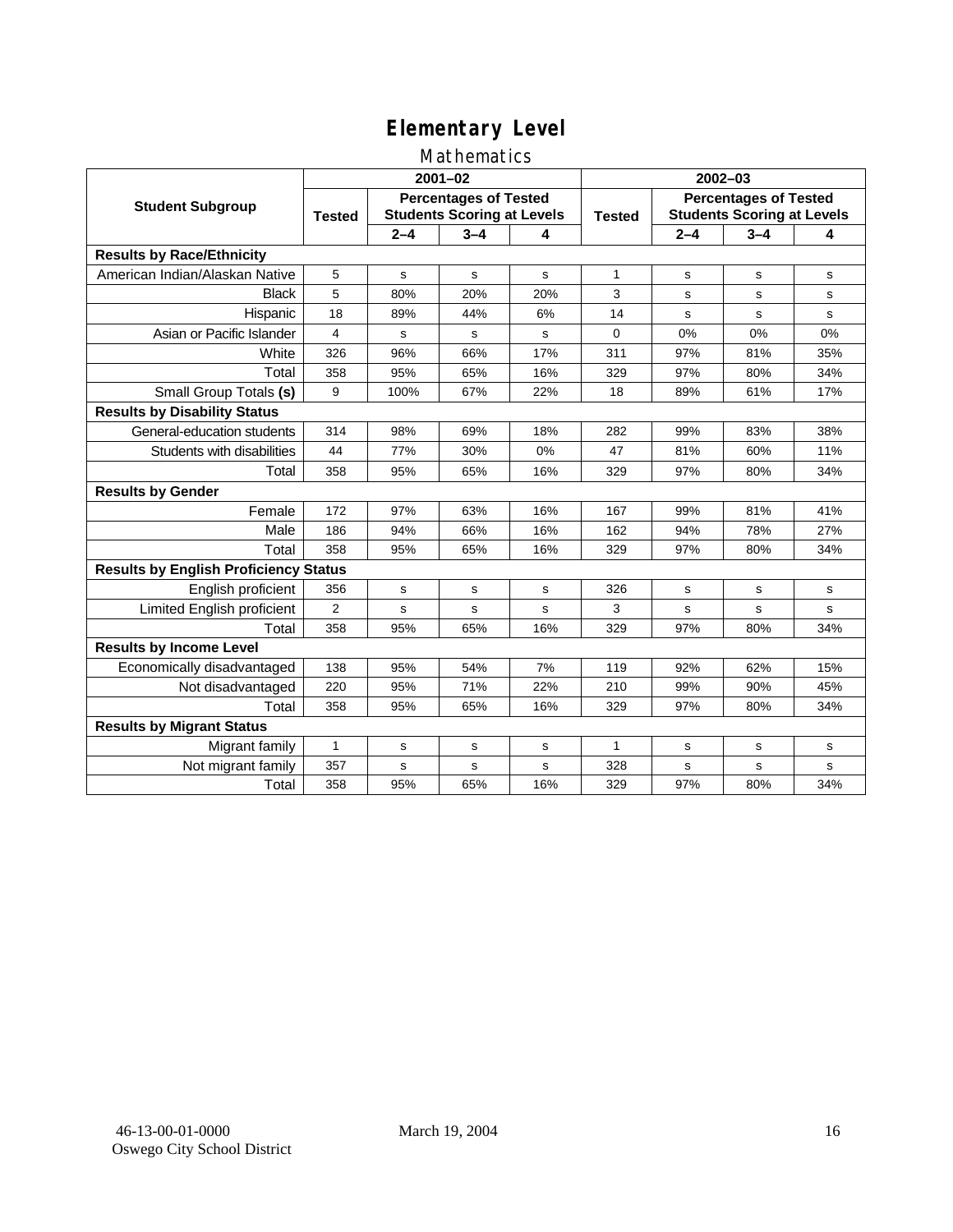# Science Multiple-Choice

|                                              |               | $2001 - 02$                                                                           | 2002-03       |                                                                                              |  |  |
|----------------------------------------------|---------------|---------------------------------------------------------------------------------------|---------------|----------------------------------------------------------------------------------------------|--|--|
| <b>Student Subgroup</b>                      | <b>Tested</b> | Percentages of<br><b>Tested</b><br><b>Students</b><br><b>Scoring above</b><br>the SDL | <b>Tested</b> | <b>Percentages of</b><br><b>Tested</b><br><b>Students</b><br><b>Scoring above</b><br>the SDL |  |  |
| <b>Results by Race/Ethnicity</b>             |               |                                                                                       |               |                                                                                              |  |  |
| American Indian/Alaskan Native               | 5             | s                                                                                     | $\mathbf{1}$  | s                                                                                            |  |  |
| <b>Black</b>                                 | 5             | 40%                                                                                   | 3             | s                                                                                            |  |  |
| Hispanic                                     | 18            | 61%                                                                                   | 13            | s                                                                                            |  |  |
| Asian or Pacific Islander                    | 3             | s                                                                                     | $\Omega$      | 0%                                                                                           |  |  |
| White                                        | 325           | 76%                                                                                   | 312           | 79%                                                                                          |  |  |
| Total                                        | 356           | 74%                                                                                   | 329           | 78%                                                                                          |  |  |
| Small Group Totals (s)                       | 8             | 63%                                                                                   | 17            | 71%                                                                                          |  |  |
| <b>Results by Disability Status</b>          |               |                                                                                       |               |                                                                                              |  |  |
| General-education students                   | 315           | 78%                                                                                   | 284           | 83%                                                                                          |  |  |
| Students with disabilities                   | 41            | 41%                                                                                   | 45            | 49%                                                                                          |  |  |
| Total                                        | 356           | 74%                                                                                   | 329           | 78%                                                                                          |  |  |
| <b>Results by Gender</b>                     |               |                                                                                       |               |                                                                                              |  |  |
| Female                                       | 171           | 74%                                                                                   | 168           | 83%                                                                                          |  |  |
| Male                                         | 185           | 74%                                                                                   | 161           | 73%                                                                                          |  |  |
| Total                                        | 356           | 74%                                                                                   | 329           | 78%                                                                                          |  |  |
| <b>Results by English Proficiency Status</b> |               |                                                                                       |               |                                                                                              |  |  |
| English proficient                           | 355           | s                                                                                     | 327           | s                                                                                            |  |  |
| Limited English proficient                   | $\mathbf{1}$  | s                                                                                     | 2             | s                                                                                            |  |  |
| Total                                        | 356           | 74%                                                                                   | 329           | 78%                                                                                          |  |  |
| <b>Results by Income Level</b>               |               |                                                                                       |               |                                                                                              |  |  |
| Economically disadvantaged                   | 134           | 65%                                                                                   | 118           | 61%                                                                                          |  |  |
| Not disadvantaged                            | 222           | 80%                                                                                   | 211           | 88%                                                                                          |  |  |
| Total                                        | 356           | 74%                                                                                   | 329           | 78%                                                                                          |  |  |
| <b>Results by Migrant Status</b>             |               |                                                                                       |               |                                                                                              |  |  |
| Migrant family                               | 1             | s                                                                                     | $\Omega$      | 0%                                                                                           |  |  |
| Not migrant family                           | 355           | s                                                                                     | 329           | 78%                                                                                          |  |  |
| Total                                        | 356           | 74%                                                                                   | 329           | 78%                                                                                          |  |  |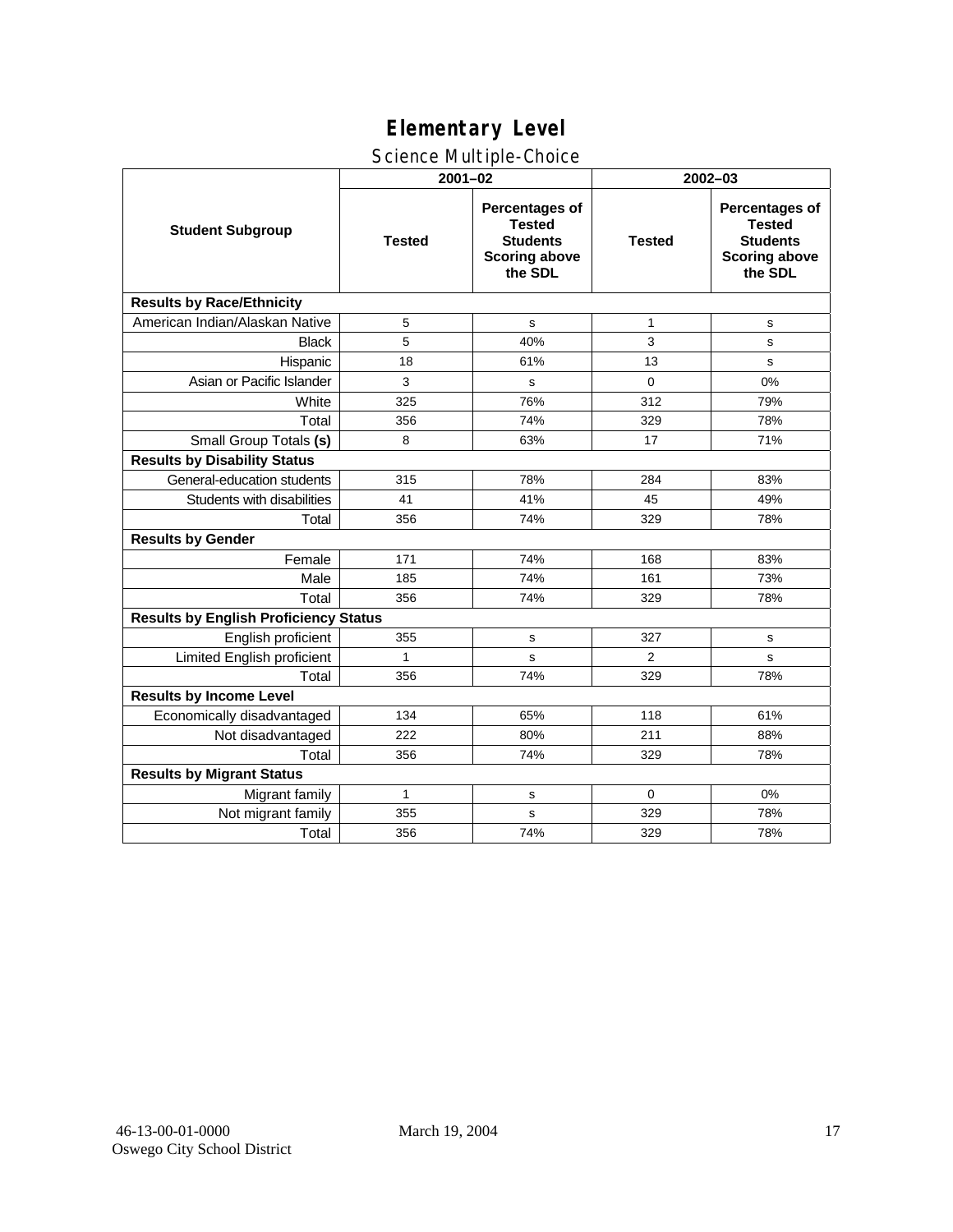## English Language Arts

|                                              | ັ<br>$2001 - 02$                                                                   |         |             |               | 2002-03                                                           |         |             |       |
|----------------------------------------------|------------------------------------------------------------------------------------|---------|-------------|---------------|-------------------------------------------------------------------|---------|-------------|-------|
| <b>Student Subgroup</b>                      | <b>Percentages of Tested</b><br><b>Students Scoring at Levels</b><br><b>Tested</b> |         |             | <b>Tested</b> | <b>Percentages of Tested</b><br><b>Students Scoring at Levels</b> |         |             |       |
|                                              |                                                                                    | $2 - 4$ | $3 - 4$     | 4             |                                                                   | $2 - 4$ | $3 - 4$     | 4     |
| <b>Results by Race/Ethnicity</b>             |                                                                                    |         |             |               |                                                                   |         |             |       |
| American Indian/Alaskan Native               | $\mathbf 0$                                                                        | 0%      | 0%          | 0%            | 3                                                                 | s       | s           | s     |
| <b>Black</b>                                 | 2                                                                                  | s       | $\mathbf s$ | s             | $\overline{4}$                                                    | s       | s           | s     |
| Hispanic                                     | 15                                                                                 | 80%     | 20%         | 0%            | 14                                                                | 64%     | 0%          | 0%    |
| Asian or Pacific Islander                    | 3                                                                                  | s       | s           | s             | $\overline{7}$                                                    | 100%    | 71%         | 29%   |
| White                                        | 390                                                                                | 97%     | 51%         | 16%           | 385                                                               | 94%     | 58%         | 11%   |
| Total                                        | 410                                                                                | 96%     | 50%         | 16%           | 413                                                               | 92%     | 56%         | 11%   |
| Small Group Totals (s)                       | 5                                                                                  | 80%     | 60%         | 60%           | $\overline{7}$                                                    | 71%     | 43%         | 14%   |
| <b>Results by Disability Status</b>          |                                                                                    |         |             |               |                                                                   |         |             |       |
| General-education students                   | 368                                                                                | 98%     | 55%         | 18%           | 363                                                               | 97%     | 61%         | 13%   |
| Students with disabilities                   | 42                                                                                 | 83%     | 7%          | 0%            | 50                                                                | 62%     | 16%         | $0\%$ |
| Total                                        | 410                                                                                | 96%     | 50%         | 16%           | 413                                                               | 92%     | 56%         | 11%   |
| <b>Results by Gender</b>                     |                                                                                    |         |             |               |                                                                   |         |             |       |
| Female                                       | 206                                                                                | 96%     | 52%         | 18%           | 179                                                               | 95%     | 63%         | 13%   |
| Male                                         | 204                                                                                | 96%     | 49%         | 13%           | 234                                                               | 91%     | 50%         | 10%   |
| Total                                        | 410                                                                                | 96%     | 50%         | 16%           | 413                                                               | 92%     | 56%         | 11%   |
| <b>Results by English Proficiency Status</b> |                                                                                    |         |             |               |                                                                   |         |             |       |
| English proficient                           | 410                                                                                | 96%     | 50%         | 16%           | 413                                                               | 92%     | 56%         | 11%   |
| Limited English proficient                   | $\mathbf 0$                                                                        | 0%      | 0%          | 0%            | 0                                                                 | 0%      | 0%          | 0%    |
| Total                                        | 410                                                                                | 96%     | 50%         | 16%           | 413                                                               | 92%     | 56%         | 11%   |
| <b>Results by Income Level</b>               |                                                                                    |         |             |               |                                                                   |         |             |       |
| Economically disadvantaged                   | 108                                                                                | 90%     | 25%         | 2%            | 113                                                               | 80%     | 30%         | 5%    |
| Not disadvantaged                            | 302                                                                                | 98%     | 59%         | 21%           | 300                                                               | 97%     | 66%         | 14%   |
| Total                                        | 410                                                                                | 96%     | 50%         | 16%           | 413                                                               | 92%     | 56%         | 11%   |
| <b>Results by Migrant Status</b>             |                                                                                    |         |             |               |                                                                   |         |             |       |
| Migrant family                               | 4                                                                                  | s       | $\mathbf S$ | s             | 1                                                                 | s       | $\mathbf S$ | s     |
| Not migrant family                           | 406                                                                                | s       | s           | s             | 412                                                               | s       | s           | s     |
| Total                                        | 410                                                                                | 96%     | 50%         | 16%           | 413                                                               | 92%     | 56%         | 11%   |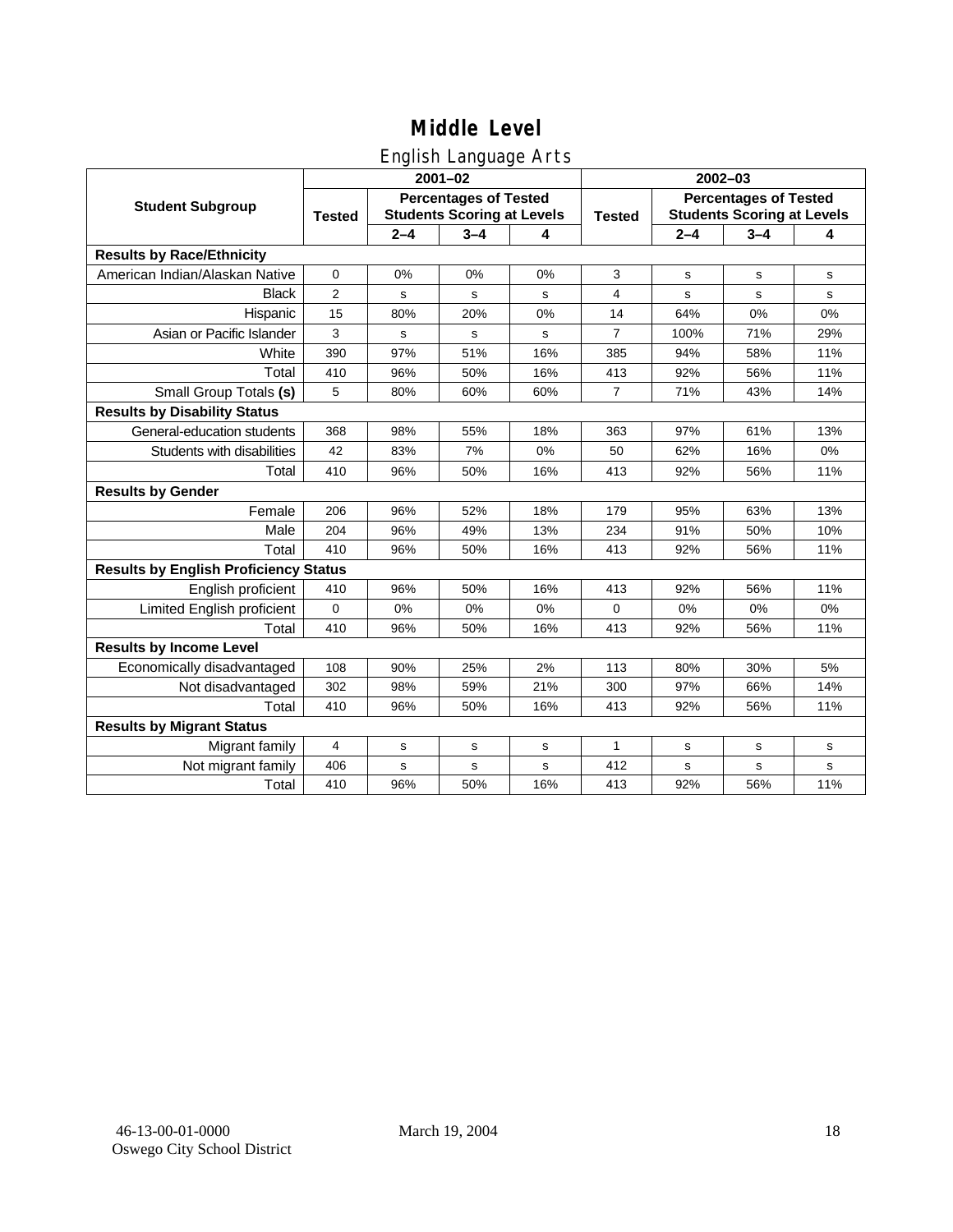### Mathematics

|                                              | $2001 - 02$   |                                                                   |             |     | $2002 - 03$    |                                                                   |         |             |
|----------------------------------------------|---------------|-------------------------------------------------------------------|-------------|-----|----------------|-------------------------------------------------------------------|---------|-------------|
| <b>Student Subgroup</b>                      | <b>Tested</b> | <b>Percentages of Tested</b><br><b>Students Scoring at Levels</b> |             |     | <b>Tested</b>  | <b>Percentages of Tested</b><br><b>Students Scoring at Levels</b> |         |             |
|                                              |               | $2 - 4$                                                           | $3 - 4$     | 4   |                | $2 - 4$                                                           | $3 - 4$ | 4           |
| <b>Results by Race/Ethnicity</b>             |               |                                                                   |             |     |                |                                                                   |         |             |
| American Indian/Alaskan Native               | $\mathbf 0$   | 0%                                                                | 0%          | 0%  | 3              | s                                                                 | s       | s           |
| <b>Black</b>                                 | 3             | s                                                                 | s           | s   | 4              | s                                                                 | s       | s           |
| Hispanic                                     | 14            | 57%                                                               | 29%         | 0%  | 15             | 60%                                                               | 7%      | 0%          |
| Asian or Pacific Islander                    | 3             | s                                                                 | s           | s   | 8              | 100%                                                              | 88%     | 38%         |
| White                                        | 387           | 89%                                                               | 51%         | 9%  | 384            | 96%                                                               | 67%     | 9%          |
| Total                                        | 407           | 88%                                                               | 50%         | 9%  | 414            | 94%                                                               | 64%     | 9%          |
| Small Group Totals (s)                       | 6             | 83%                                                               | 50%         | 17% | $\overline{7}$ | 71%                                                               | 43%     | 0%          |
| <b>Results by Disability Status</b>          |               |                                                                   |             |     |                |                                                                   |         |             |
| General-education students                   | 365           | 91%                                                               | 55%         | 10% | 364            | 97%                                                               | 70%     | 10%         |
| Students with disabilities                   | 42            | 60%                                                               | 10%         | 0%  | 50             | 74%                                                               | 24%     | 0%          |
| Total                                        | 407           | 88%                                                               | 50%         | 9%  | 414            | 94%                                                               | 64%     | 9%          |
| <b>Results by Gender</b>                     |               |                                                                   |             |     |                |                                                                   |         |             |
| Female                                       | 206           | 85%                                                               | 50%         | 10% | 180            | 96%                                                               | 65%     | 7%          |
| Male                                         | 201           | 90%                                                               | 50%         | 7%  | 234            | 93%                                                               | 64%     | 10%         |
| Total                                        | 407           | 88%                                                               | 50%         | 9%  | 414            | 94%                                                               | 64%     | 9%          |
| <b>Results by English Proficiency Status</b> |               |                                                                   |             |     |                |                                                                   |         |             |
| English proficient                           | 407           | 88%                                                               | 50%         | 9%  | 414            | 94%                                                               | 64%     | 9%          |
| Limited English proficient                   | 0             | 0%                                                                | 0%          | 0%  | $\Omega$       | 0%                                                                | 0%      | 0%          |
| Total                                        | 407           | 88%                                                               | 50%         | 9%  | 414            | 94%                                                               | 64%     | 9%          |
| <b>Results by Income Level</b>               |               |                                                                   |             |     |                |                                                                   |         |             |
| Economically disadvantaged                   | 106           | 73%                                                               | 21%         | 1%  | 112            | 86%                                                               | 41%     | 4%          |
| Not disadvantaged                            | 301           | 93%                                                               | 60%         | 11% | 302            | 97%                                                               | 73%     | 11%         |
| Total                                        | 407           | 88%                                                               | 50%         | 9%  | 414            | 94%                                                               | 64%     | 9%          |
| <b>Results by Migrant Status</b>             |               |                                                                   |             |     |                |                                                                   |         |             |
| Migrant family                               | 2             | s                                                                 | $\mathbf s$ | s   | 1              | s                                                                 | s       | $\mathbf s$ |
| Not migrant family                           | 405           | s                                                                 | s           | S   | 413            | s                                                                 | s       | s           |
| Total                                        | 407           | 88%                                                               | 50%         | 9%  | 414            | 94%                                                               | 64%     | 9%          |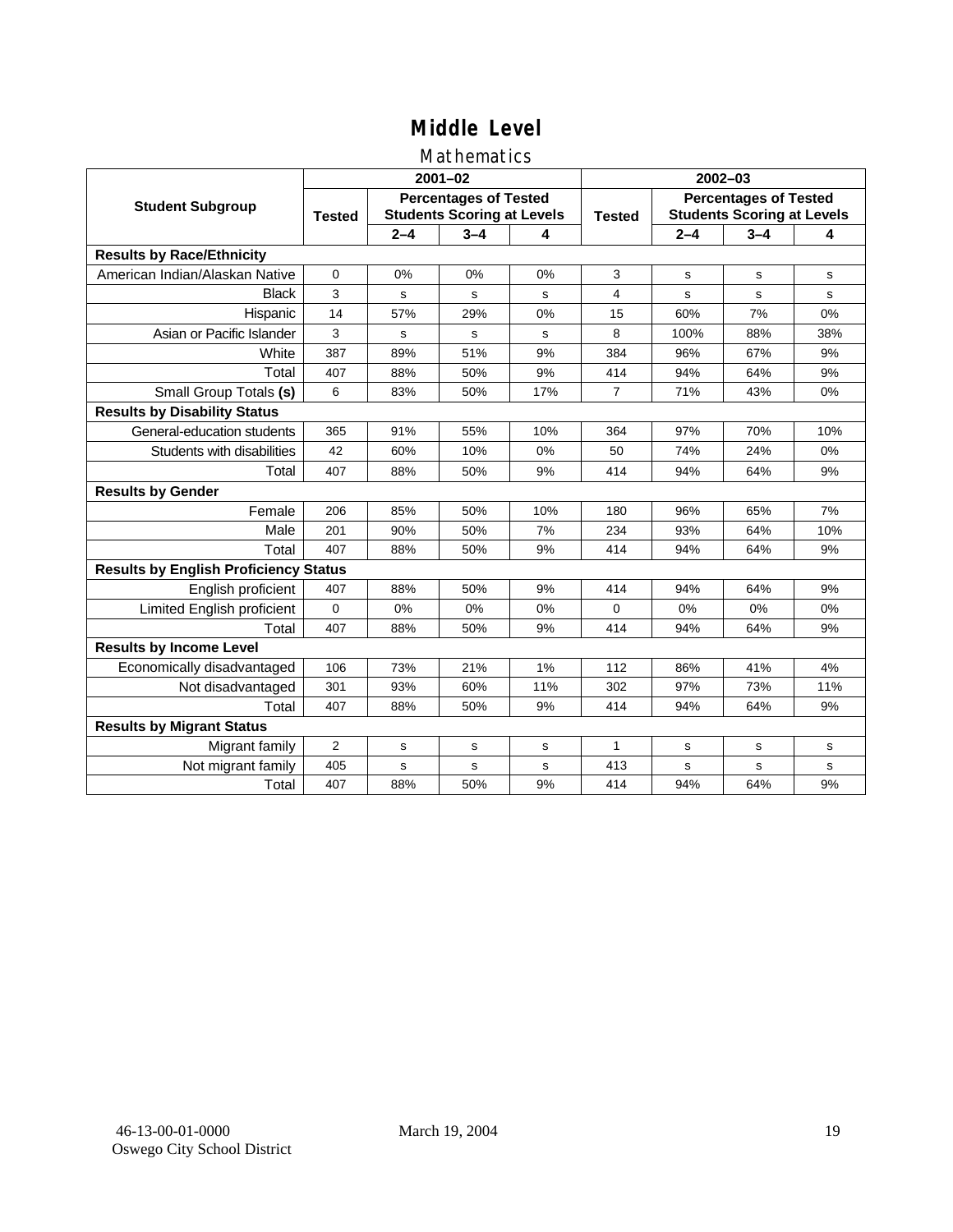#### **Science**

|                                              |               |             | $2001 - 02$                                                       |       | $2002 - 03$   |                                                                   |         |     |  |
|----------------------------------------------|---------------|-------------|-------------------------------------------------------------------|-------|---------------|-------------------------------------------------------------------|---------|-----|--|
| <b>Student Subgroup</b>                      | <b>Tested</b> |             | <b>Percentages of Tested</b><br><b>Students Scoring at Levels</b> |       | <b>Tested</b> | <b>Percentages of Tested</b><br><b>Students Scoring at Levels</b> |         |     |  |
|                                              |               | $2 - 4$     | $3 - 4$                                                           | 4     |               | $2 - 4$                                                           | $3 - 4$ | 4   |  |
| <b>Results by Race/Ethnicity</b>             |               |             |                                                                   |       |               |                                                                   |         |     |  |
| American Indian/Alaskan Native               | 0             | 0%          | 0%                                                                | 0%    | 3             | s                                                                 | s       | s   |  |
| <b>Black</b>                                 | 3             | s           | s                                                                 | s     | 4             | s                                                                 | s       | s   |  |
| Hispanic                                     | 15            | 100%        | 53%                                                               | 7%    | 13            | 85%                                                               | 46%     | 0%  |  |
| Asian or Pacific Islander                    | 3             | s           | s                                                                 | s     | 7             | 100%                                                              | 100%    | 57% |  |
| White                                        | 380           | 98%         | 87%                                                               | 38%   | 344           | 99%                                                               | 88%     | 43% |  |
| Total                                        | 401           | 98%         | 85%                                                               | 37%   | 371           | 99%                                                               | 87%     | 42% |  |
| Small Group Totals (s)                       | 6             | 100%        | 83%                                                               | 50%   | 7             | 100%                                                              | 86%     | 43% |  |
| <b>Results by Disability Status</b>          |               |             |                                                                   |       |               |                                                                   |         |     |  |
| General-education students                   | 357           | 99%         | 89%                                                               | 41%   | 332           | 99%                                                               | 90%     | 45% |  |
| Students with disabilities                   | 44            | 89%         | 52%                                                               | 9%    | 39            | 97%                                                               | 62%     | 8%  |  |
| Total                                        | 401           | 98%         | 85%                                                               | 37%   | 371           | 99%                                                               | 87%     | 42% |  |
| <b>Results by Gender</b>                     |               |             |                                                                   |       |               |                                                                   |         |     |  |
| Female                                       | 206           | 98%         | 82%                                                               | 32%   | 167           | 99%                                                               | 86%     | 41% |  |
| Male                                         | 195           | 98%         | 89%                                                               | 43%   | 204           | 98%                                                               | 88%     | 42% |  |
| Total                                        | 401           | 98%         | 85%                                                               | 37%   | 371           | 99%                                                               | 87%     | 42% |  |
| <b>Results by English Proficiency Status</b> |               |             |                                                                   |       |               |                                                                   |         |     |  |
| English proficient                           | 401           | 98%         | 85%                                                               | 37%   | 371           | 99%                                                               | 87%     | 42% |  |
| Limited English proficient                   | $\Omega$      | 0%          | $0\%$                                                             | $0\%$ | 0             | 0%                                                                | 0%      | 0%  |  |
| Total                                        | 401           | 98%         | 85%                                                               | 37%   | 371           | 99%                                                               | 87%     | 42% |  |
| <b>Results by Income Level</b>               |               |             |                                                                   |       |               |                                                                   |         |     |  |
| Economically disadvantaged                   | 101           | 96%         | 69%                                                               | 16%   | 89            | 97%                                                               | 66%     | 26% |  |
| Not disadvantaged                            | 300           | 99%         | 91%                                                               | 44%   | 282           | 99%                                                               | 94%     | 46% |  |
| Total                                        | 401           | 98%         | 85%                                                               | 37%   | 371           | 99%                                                               | 87%     | 42% |  |
| <b>Results by Migrant Status</b>             |               |             |                                                                   |       |               |                                                                   |         |     |  |
| Migrant family                               | 3             | s           | s                                                                 | s     | 0             | $0\%$                                                             | 0%      | 0%  |  |
| Not migrant family                           | 398           | $\mathbf s$ | s                                                                 | s     | 371           | 99%                                                               | 87%     | 42% |  |
| Total                                        | 401           | 98%         | 85%                                                               | 37%   | 371           | 99%                                                               | 87%     | 42% |  |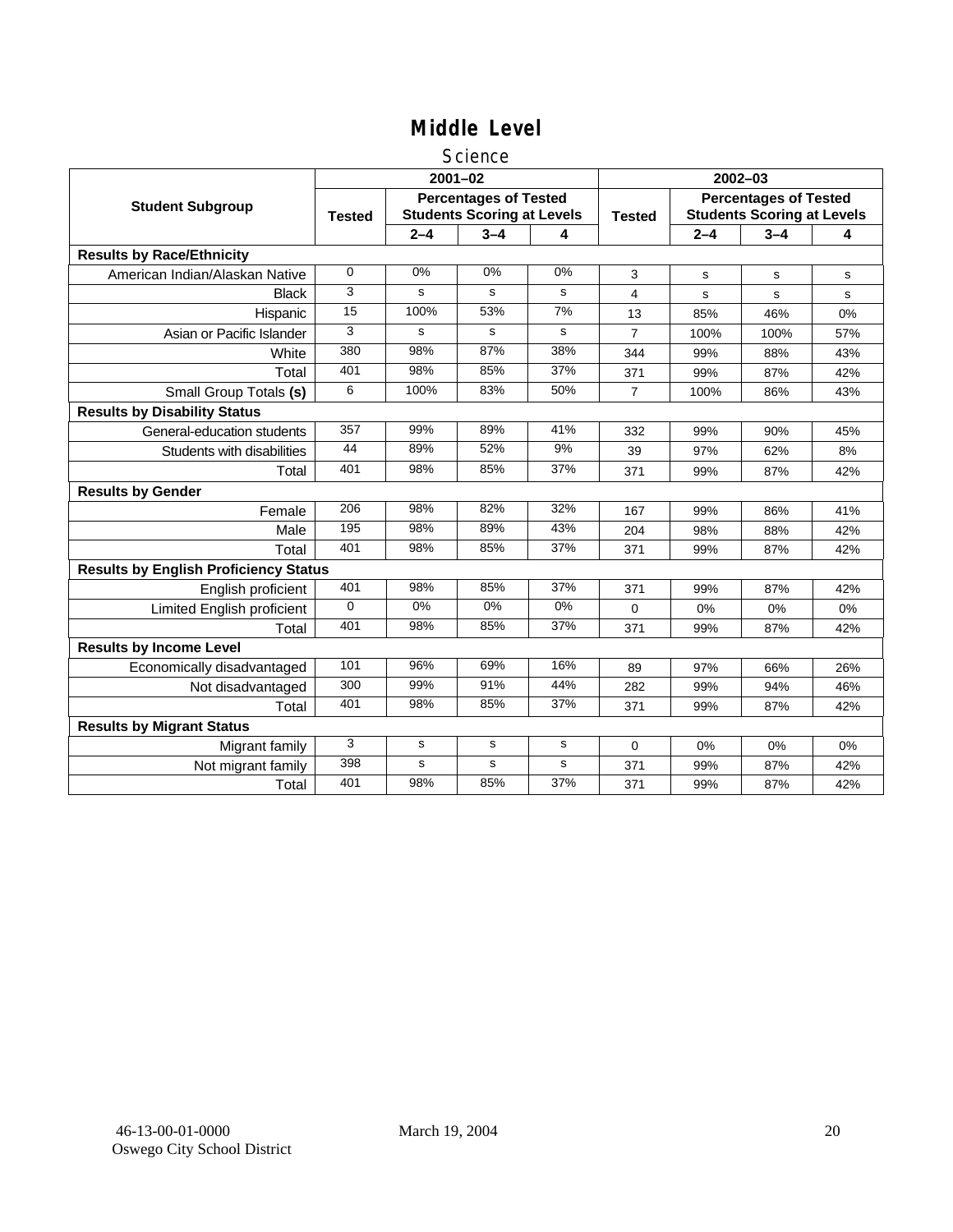## **1998 and 1999 High School Cohorts**

General-education students who first entered ninth grade in 1998 or 1999 must score 55 or higher on Regents English and mathematics examinations to graduate. During the phase-in of the Regents examination graduation requirements, all students (with district board of education approval) may qualify for a local diploma by earning a score of 55–64 on the required Regents examinations; a score of 65 or higher is required for a Regents diploma. Students with disabilities and certain students with a Section 504 Accomodation Plan may qualify for a local diploma by passing Regents competency tests. The data in these tables show the performance of the cohorts as of June 30<sup>th</sup> of the fourth year after first entering grade 9.

#### **Performance on the English Assessment Requirement for Graduation**

|                                              | 1998 Cohort                  |                          |               |                           |                           | 1999 Cohort              |                 |                                  |                   |                          |
|----------------------------------------------|------------------------------|--------------------------|---------------|---------------------------|---------------------------|--------------------------|-----------------|----------------------------------|-------------------|--------------------------|
|                                              |                              | <b>Count of Students</b> |               | <b>Percent</b><br>Meeting |                           | <b>Count of Students</b> |                 | <b>Percent</b><br><b>Meeting</b> |                   |                          |
| <b>Student Subgroup</b>                      | <b>Students</b><br>in Cohort | by Score                 |               |                           | <b>Students</b>           | by Score                 |                 |                                  |                   |                          |
|                                              |                              | <b>Regents</b>           |               | Pass-                     | Gradu-                    | in                       | <b>Regents</b>  |                                  | Pass-             | Gradua-                  |
|                                              |                              | $55 -$<br>64             | $65 -$<br>100 | ed<br><b>RCTs</b>         | ation<br>Require-<br>ment | <b>Cohort</b>            | $55 -$<br>64    | $65 -$<br>100                    | ed<br><b>RCTs</b> | tion<br>Require-<br>ment |
| <b>Results by Race/Ethnicity</b>             |                              |                          |               |                           |                           |                          |                 |                                  |                   |                          |
| American Indian/Alaskan Native               | $\mathbf 0$                  | 0                        | 0             | $\mathbf 0$               | 0%                        | $\overline{2}$           | $\mathbf s$     | s                                | s                 | s                        |
| <b>Black</b>                                 | $\mathbf{1}$                 | s                        | s             | s                         | s                         | 2                        | s               | s                                | s                 | s                        |
| Hispanic                                     | $\overline{7}$               | s                        | s             | s                         | s                         | 5                        | $\mathbf s$     | s                                | s                 | s                        |
| Asian or Pacific Islander                    | 3                            | s                        | s             | s                         | s                         | 5                        | $\overline{1}$  | 4                                | $\Omega$          | 100%                     |
| White                                        | 313                          | $\overline{25}$          | 238           | 0                         | 84%                       | 376                      | $\overline{28}$ | 287                              | 9                 | 86%                      |
| Total                                        | 324                          | 25                       | 247           | $\mathbf 0$               | 84%                       | 390                      | 30              | 295                              | 11                | 86%                      |
| Small Group Totals (s)                       | 11                           | 0                        | 9             | $\Omega$                  | 82%                       | 9                        | 1               | 4                                | $\overline{2}$    | 78%                      |
| <b>Results by Disability Status</b>          |                              |                          |               |                           |                           |                          |                 |                                  |                   |                          |
| General-education students                   | 302                          | 21                       | 241           | 0                         | 87%                       | 366                      | 29              | 290                              | 1                 | 87%                      |
| Students with disabilities                   | 22                           | 4                        | 6             | 0                         | 45%                       | 24                       | $\mathbf{1}$    | 5                                | 10                | 67%                      |
| Total                                        | 324                          | 25                       | 247           | $\mathbf 0$               | 84%                       | 390                      | 30              | 295                              | 11                | 86%                      |
| <b>Results by Gender</b>                     |                              |                          |               |                           |                           |                          |                 |                                  |                   |                          |
| Female                                       | 167                          | 11                       | 128           | $\Omega$                  | 83%                       | 201                      | 20              | 152                              | 5                 | 88%                      |
| Male                                         | 157                          | 14                       | 119           | 0                         | 85%                       | 189                      | 10              | 143                              | 6                 | 84%                      |
| Total                                        | 324                          | 25                       | 247           | $\mathbf 0$               | 84%                       | 390                      | 30              | 295                              | 11                | 86%                      |
| <b>Results by English Proficiency Status</b> |                              |                          |               |                           |                           |                          |                 |                                  |                   |                          |
| English proficient                           | 324                          | 25                       | 247           | $\mathbf 0$               | 84%                       | 390                      | 30              | 295                              | 11                | 86%                      |
| Limited English proficient                   | 0                            | 0                        | 0             | 0                         | 0%                        | 0                        | $\mathbf 0$     | 0                                | 0                 | 0%                       |
| Total                                        | 324                          | 25                       | 247           | $\Omega$                  | 84%                       | 390                      | 30              | 295                              | 11                | 86%                      |
| <b>Results by Income Level</b>               |                              |                          |               |                           |                           |                          |                 |                                  |                   |                          |
| Economically disadvantaged                   | 41                           | 3                        | 22            | $\mathbf 0$               | 61%                       | 26                       | $\mathbf{1}$    | 13                               | 3                 | 65%                      |
| Not disadvantaged                            | 283                          | 22                       | 225           | $\mathbf 0$               | 87%                       | 364                      | 29              | 282                              | 8                 | 88%                      |
| Total                                        | 324                          | 25                       | 247           | $\Omega$                  | 84%                       | 390                      | 30              | 295                              | 11                | 86%                      |
| <b>Results by Migrant Status</b>             |                              |                          |               |                           |                           |                          |                 |                                  |                   |                          |
| Migrant family                               | 0                            | 0                        | 0             | $\mathbf 0$               | 0%                        | 0                        | 0               | 0                                | $\mathbf 0$       | 0%                       |
| Not migrant family                           | 324                          | 25                       | 247           | $\mathbf 0$               | 84%                       | 390                      | 30              | 295                              | 11                | 86%                      |
| Total                                        | 324                          | 25                       | 247           | $\mathbf 0$               | 84%                       | 390                      | 30              | 295                              | 11                | 86%                      |

### **after Four Years of High School**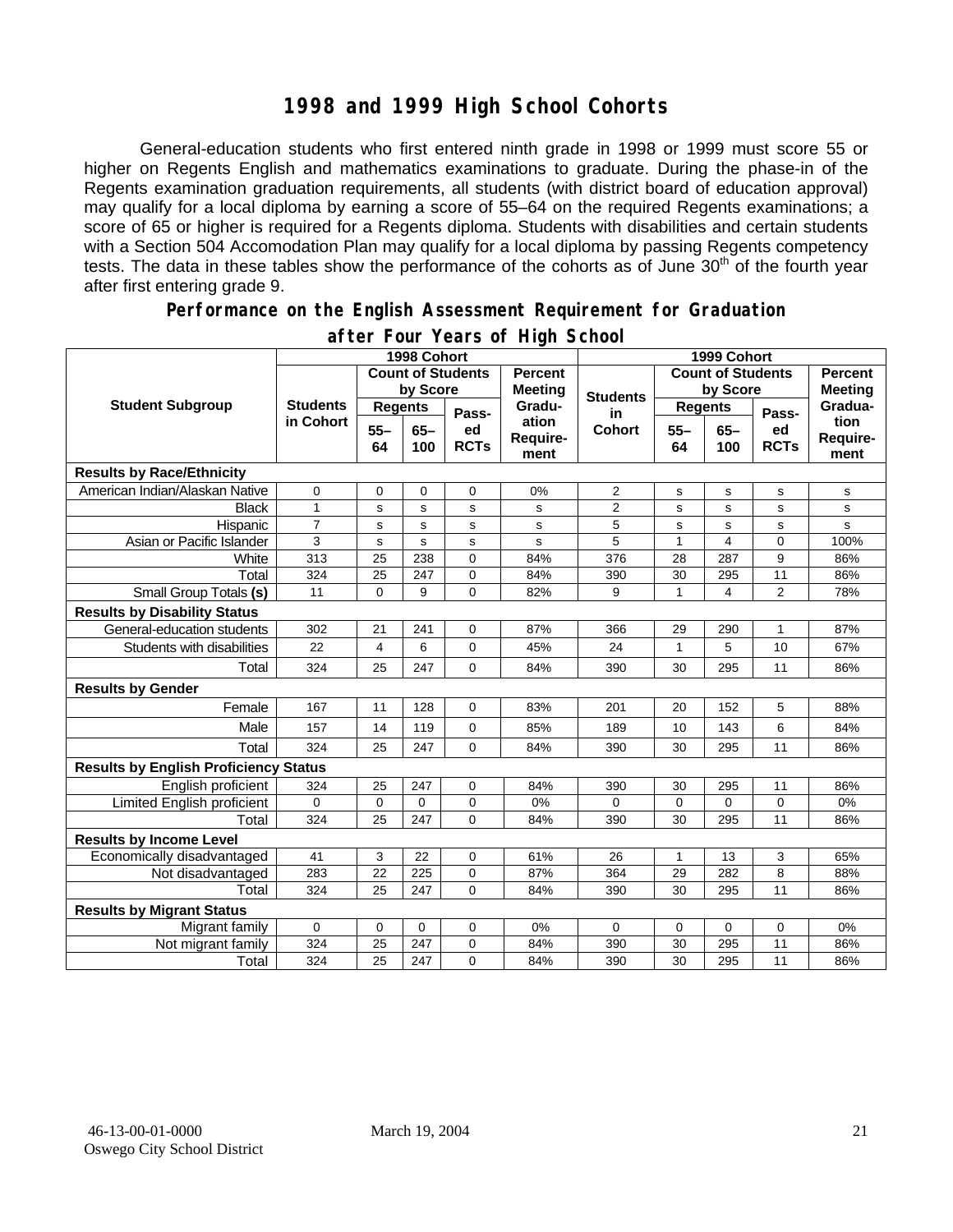#### **Performance on the Mathematics Assessment Requirement for Graduation after Four Years of High School**

|                                              | oraaachon artor roor<br>1998 Cohort |                                            | <b>Tears of Fight Scribble</b><br>1999 Cohort |                   |                           |                 |                          |                |                   |                          |
|----------------------------------------------|-------------------------------------|--------------------------------------------|-----------------------------------------------|-------------------|---------------------------|-----------------|--------------------------|----------------|-------------------|--------------------------|
|                                              |                                     | <b>Count of Students</b><br><b>Percent</b> |                                               |                   |                           |                 | <b>Count of Students</b> |                |                   | <b>Percent</b>           |
| <b>Student Subgroup</b>                      | <b>Students</b>                     | by Score                                   |                                               |                   | <b>Meeting</b>            | <b>Students</b> | by Score                 |                | <b>Meeting</b>    |                          |
|                                              | in<br><b>Cohort</b>                 | <b>Regents</b>                             |                                               | Pass-             | Gradu-                    | in              | <b>Regents</b>           |                | Pass-             | Gradua-                  |
|                                              |                                     | $55 -$<br>64                               | $65 -$<br>100                                 | ed<br><b>RCTs</b> | ation<br>Require-<br>ment | <b>Cohort</b>   | $55 -$<br>64             | $65 -$<br>100  | ed<br><b>RCTs</b> | tion<br>Require-<br>ment |
| <b>Results by Race/Ethnicity</b>             |                                     |                                            |                                               |                   |                           |                 |                          |                |                   |                          |
| American Indian/Alaskan Native               | 0                                   | $\mathbf 0$                                | $\mathbf 0$                                   | 0                 | 0%                        | $\overline{2}$  | s                        | s              | $\mathsf{s}$      | $\mathbf s$              |
| <b>Black</b>                                 | $\mathbf{1}$                        | s                                          | s                                             | s                 | s                         | $\overline{2}$  | s                        | $\mathbf s$    | s                 | ${\tt s}$                |
| Hispanic                                     | $\overline{7}$                      | s                                          | $\mathbf s$                                   | s                 | s                         | 5               | $\mathbf s$              | $\mathbf s$    | s                 | s                        |
| Asian or Pacific Islander                    | 3                                   | s                                          | s                                             | s                 | s                         | 5               | 0                        | $\overline{4}$ | 0                 | 80%                      |
| White                                        | 313                                 | 16                                         | 261                                           | 0                 | 88%                       | 376             | 11                       | 320            | 0                 | 88%                      |
| Total                                        | 324                                 | 16                                         | 270                                           | 0                 | 88%                       | 390             | 12                       | 329            | 0                 | 87%                      |
| Small Group Totals (s)                       | 11                                  | $\mathbf 0$                                | 9                                             | 0                 | 82%                       | 9               | 1                        | 5              | 0                 | 67%                      |
| <b>Results by Disability Status</b>          |                                     |                                            |                                               |                   |                           |                 |                          |                |                   |                          |
| General-education students                   | 302                                 | 16                                         | 261                                           | $\mathbf 0$       | 92%                       | 366             | 9                        | 315            | $\mathbf 0$       | 89%                      |
| Students with disabilities                   | 22                                  | $\mathbf 0$                                | 9                                             | 0                 | 41%                       | 24              | 3                        | 14             | $\mathbf 0$       | 71%                      |
| Total                                        | 324                                 | 16                                         | 270                                           | $\Omega$          | 88%                       | 390             | 12                       | 329            | $\Omega$          | 87%                      |
| <b>Results by Gender</b>                     |                                     |                                            |                                               |                   |                           |                 |                          |                |                   |                          |
| Female                                       | 167                                 | 10                                         | 136                                           | 0                 | 87%                       | 201             | 5                        | 167            | 0                 | 86%                      |
| Male                                         | 157                                 | 6                                          | 134                                           | $\mathbf 0$       | 89%                       | 189             | $\overline{7}$           | 162            | $\mathbf 0$       | 89%                      |
| Total                                        | 324                                 | 16                                         | 270                                           | 0                 | 88%                       | 390             | 12                       | 329            | $\mathbf 0$       | 87%                      |
| <b>Results by English Proficiency Status</b> |                                     |                                            |                                               |                   |                           |                 |                          |                |                   |                          |
| English proficient                           | 324                                 | 16                                         | 270                                           | 0                 | 88%                       | 390             | 12                       | 329            | 0                 | 87%                      |
| Limited English proficient                   | 0                                   | $\mathbf 0$                                | $\mathbf 0$                                   | 0                 | 0%                        | 0               | $\pmb{0}$                | 0              | 0                 | 0%                       |
| Total                                        | 324                                 | 16                                         | 270                                           | 0                 | 88%                       | 390             | 12                       | 329            | $\mathbf 0$       | 87%                      |
| <b>Results by Income Level</b>               |                                     |                                            |                                               |                   |                           |                 |                          |                |                   |                          |
| Economically disadvantaged                   | 41                                  | $\overline{2}$                             | 27                                            | 0                 | 71%                       | 26              | $\mathbf{2}$             | 21             | $\mathbf 0$       | 88%                      |
| Not disadvantaged                            | 283                                 | 14                                         | 243                                           | 0                 | 91%                       | 364             | 10                       | 308            | 0                 | 87%                      |
| Total                                        | 324                                 | 16                                         | 270                                           | 0                 | 88%                       | 390             | 12                       | 329            | $\mathbf 0$       | 87%                      |
| <b>Results by Migrant Status</b>             |                                     |                                            |                                               |                   |                           |                 |                          |                |                   |                          |
| Migrant family                               | $\mathbf 0$                         | $\mathbf 0$                                | $\mathbf 0$                                   | $\mathbf 0$       | 0%                        | $\mathbf 0$     | 0                        | $\mathbf 0$    | 0                 | 0%                       |
| Not migrant family                           | 324                                 | 16                                         | 270                                           | 0                 | 88%                       | 390             | 12                       | 329            | 0                 | 87%                      |
| Total                                        | 324                                 | 16                                         | 270                                           | 0                 | 88%                       | 390             | 12                       | 329            | $\mathbf 0$       | 87%                      |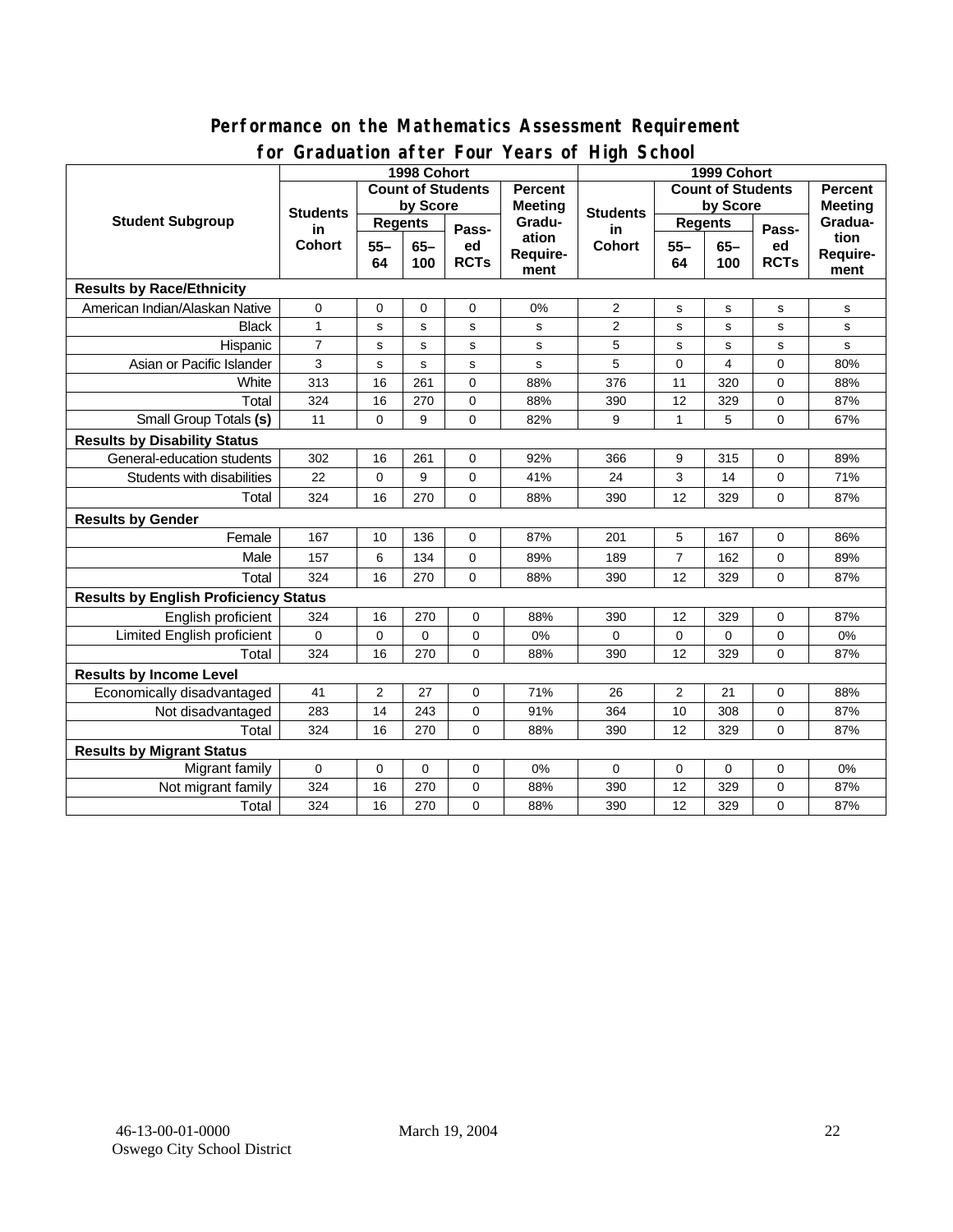## **Cohort Graduation Rates**

Students were counted as graduates in the first two columns of this table if they earned a local diploma with or without a Regents endorsement by June 30<sup>th</sup> of the fourth year after first entering grade 9 and in the second two columns if they earned a local diploma with or without a Regents endorsement by August 31<sup>st</sup> of the fourth year after first entering grade 9. The graduation-rate cohort includes students who transferred to general education development (GED) programs. These students were not counted in the 1998 district accountability cohort for English and mathematics.

|                                              |                                         | 1998 Cohort as of<br>June 30, 2002 | 1998 Cohort as of<br><b>August 31, 2002</b> |                    |  |  |  |  |
|----------------------------------------------|-----------------------------------------|------------------------------------|---------------------------------------------|--------------------|--|--|--|--|
| <b>Student Subgroup</b>                      | <b>Graduation</b><br><b>Rate Cohort</b> | Graduation<br>Rate                 | <b>Graduation</b><br><b>Rate Cohort</b>     | Graduation<br>Rate |  |  |  |  |
| <b>Results by Race/Ethnicity</b>             |                                         |                                    |                                             |                    |  |  |  |  |
| American Indian/Alaskan Native               | 0                                       | 0%                                 | 0                                           | 0%                 |  |  |  |  |
| <b>Black</b>                                 | $\mathbf{1}$                            | s                                  | 1                                           | s                  |  |  |  |  |
| Hispanic                                     | 8                                       | s                                  | 9                                           | s                  |  |  |  |  |
| Asian or Pacific Islander                    | 3                                       | s                                  | 3                                           | s                  |  |  |  |  |
| White                                        | 326                                     | 75%                                | 327                                         | 76%                |  |  |  |  |
| Total                                        | 338                                     | 75%                                | 340                                         | 75%                |  |  |  |  |
| Small Group Totals (s)                       | 12                                      | 75%                                | 13                                          | 69%                |  |  |  |  |
| <b>Results by Disability Status</b>          |                                         |                                    |                                             |                    |  |  |  |  |
| General-education students                   | 315                                     | 77%                                | 318                                         | 77%                |  |  |  |  |
| Students with disabilities                   | 23                                      | 43%                                | 22                                          | 45%                |  |  |  |  |
| Total                                        | 338                                     | 75%                                | 340                                         | 75%                |  |  |  |  |
| <b>Results by Gender</b>                     |                                         |                                    |                                             |                    |  |  |  |  |
| Female                                       | 173                                     | 79%                                | 175                                         | 79%                |  |  |  |  |
| Male                                         | 165                                     | 70%                                | 165                                         | 71%                |  |  |  |  |
| Total                                        | 338                                     | 75%                                | 340                                         | 75%                |  |  |  |  |
| <b>Results by English Proficiency Status</b> |                                         |                                    |                                             |                    |  |  |  |  |
| English proficient                           | 338                                     | 75%                                | 340                                         | 75%                |  |  |  |  |
| Limited English proficient                   | $\mathbf 0$                             | 0%                                 | $\Omega$                                    | 0%                 |  |  |  |  |
| Total                                        | 338                                     | 75%                                | 340                                         | 75%                |  |  |  |  |
| <b>Results by Income Level</b>               |                                         |                                    |                                             |                    |  |  |  |  |
| Economically disadvantaged                   | 42                                      | 50%                                | 34                                          | 62%                |  |  |  |  |
| Not disadvantaged                            | 296                                     | 78%                                | 306                                         | 77%                |  |  |  |  |
| Total                                        | 338                                     | 75%                                | 340                                         | 75%                |  |  |  |  |
| <b>Results by Migrant Status</b>             |                                         |                                    |                                             |                    |  |  |  |  |
| Migrant family                               | $\Omega$                                | 0%                                 | $\Omega$                                    | 0%                 |  |  |  |  |
| Not migrant family                           | 338                                     | 75%                                | 340                                         | 75%                |  |  |  |  |
| Total                                        | 338                                     | 75%                                | 340                                         | 75%                |  |  |  |  |